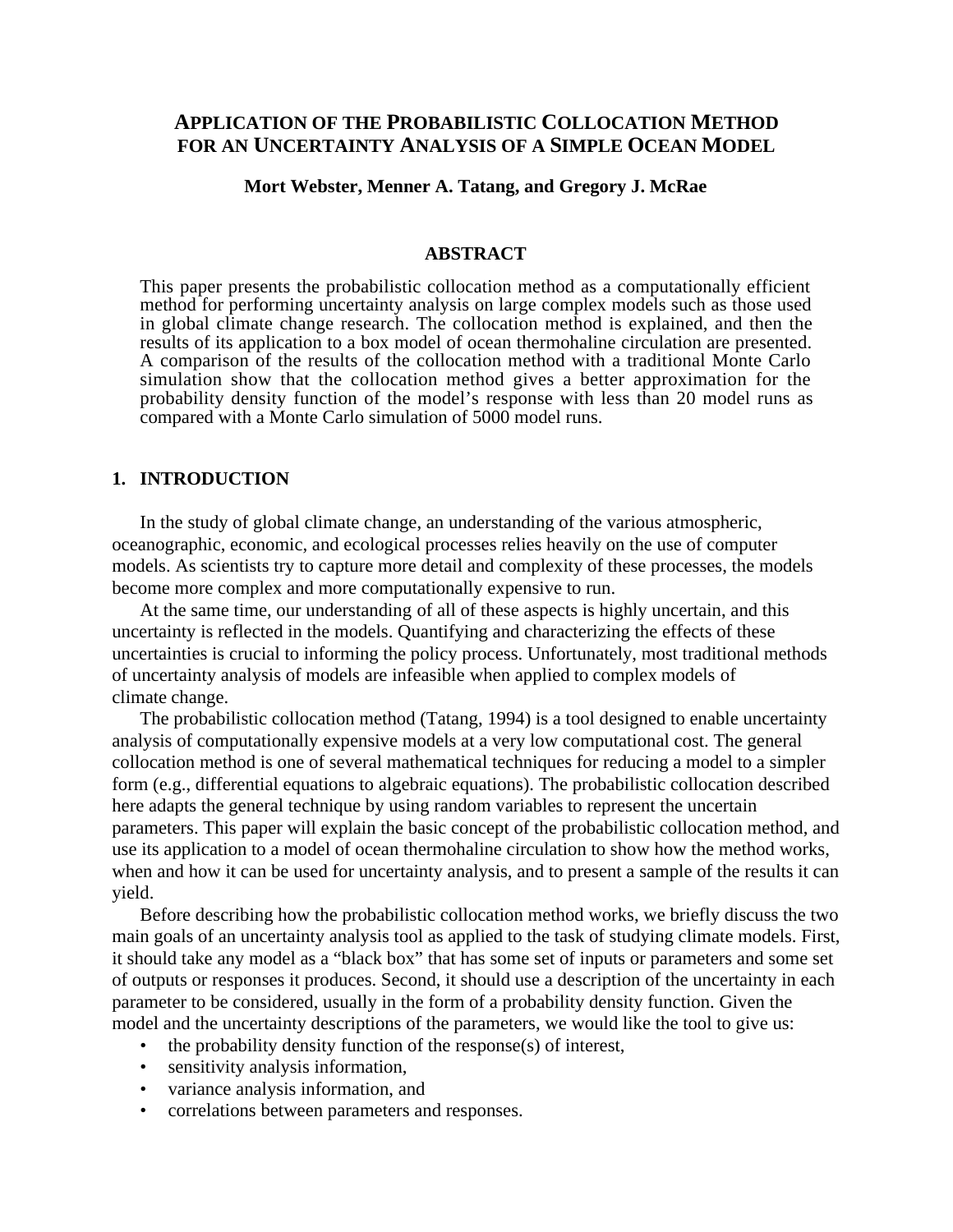A traditional method of obtaining probability density functions of responses from the probability density functions of parameters is the Monte Carlo method. Essentially, this approach entails randomly selecting a value for each uncertain parameter from its uncertainty range, weighted by the probability, running the model for these values, and then repeating this process many times over. Then a histogram is made of the set of values of a response from the runs to obtain the probability density function. Because the values are selected at random, this usually requires many runs of the model, often on the order of thousands or more, to obtain reasonable results.

Traditional approaches to uncertainty analysis such as Monte Carlo, even with structured sampling and other techniques to improve its efficiency, are not feasible for application to complex climate change models. The computational time needed for just a single run of the model can be very large. One solution to this problem is to find a simple approximation of the model's behavior with information gathered from only a small number of runs of the original model. This is the approach of the probabilistic collocation method.

### **2. COLLOCATION METHOD**

#### **2.1 The Underlying Concept**

The basic concept of the probabilistic collocation method is to try to approximate the response of the model as some polynomial function of the uncertain parameters:

$$
R_i = f_i \ (P_1, \ldots, P_n). \tag{1}
$$

Once this simple approximation—essentially a reduced form model of the original model—is found, it can be used with all the traditional uncertainty analysis approaches, such as Monte Carlo, to extract the desired information. If some approximation with a very small margin of error can be found with a small number of model runs, we have solved the problem of performing uncertainty analysis on a complex model.

As an example, suppose we have some "black box" model:

$$
Y = f(A, B) \tag{2}
$$

Our goal is to find an approximation:

$$
\hat{Y} = f'(A, B) \tag{3}
$$

where *f* is a simple polynomial function of *A* and *B* which simulates the behavior of the model. For example, we might choose to represent  $\hat{Y}$  as a function of first order or linear polynomials of *A* and *B*,  $H_1(A)$  and  $H_1(B)$  respectively:

$$
\hat{Y} = Y_0 + Y_1 H_1(A) + Y_2 H_1(B)
$$
\n(4)

Assuming that we already know  $H_1(A)$  and  $H_2(B)$ , we only need to find the coefficients  $Y_0$ ,  $Y_1$ , and  $Y_2$  in order to solve for this approximation. By running the model three times to obtain three triplets  $(A, B, Y)$ , we can solve for  $Y_0$ ,  $Y_1$ ,  $Y_2$  by substituting into Eq. (4).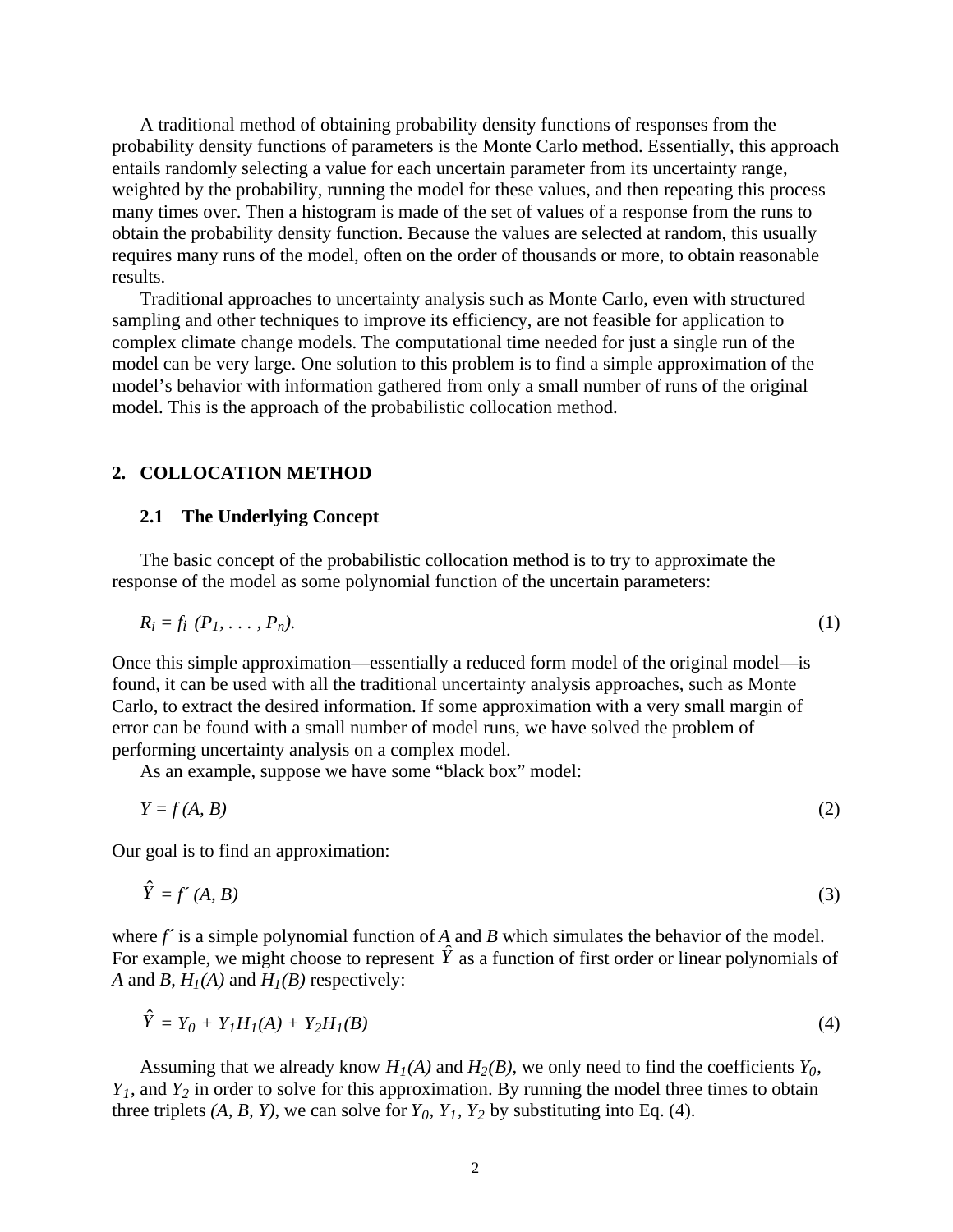The crucial step in efficiently estimating a good approximation is the choice of the values of the input parameters. In the above example, we want to choose three pairs *(A, B)* in a way that captures as much of the behavior of *Y* as possible. Since *A* and *B* are uncertain parameters with associated probability distributions, we want to choose the pairs of *(A, B)* to span the high probability regions of their distributions.

To do this, we borrow an idea from the Gaussian Quadrature technique of estimating integrals. In the Gaussian Quadrature method, we can estimate the integral of a polynomial as a summation with no error by using the roots of the next higher order polynomial. Similarly, in the probabilistic collocation method, we use the roots of the next higher order polynomial as the points at which to solve the approximation.

Assume, for example, that we are to derive polynomials of different orders based on the probability density function  $P(A)$ . To estimate a linear approximation of  $Y = f(A)$  we need two points that span the high probability region of *P(A)*. The roots of the second order polynomial  $H<sub>2</sub>(A)$  provide these two points. Figure 1 illustrates this example. By using the two points bounding the high probability region of  $P(A)$ , we can get a good estimation for  $\hat{Y}$ . The larger deviation of  $\hat{Y}$  from *Y* only occurs in the low probability region and is thus contributes only a small error.



**Figure 1.** Estimation of a function in the high probability region.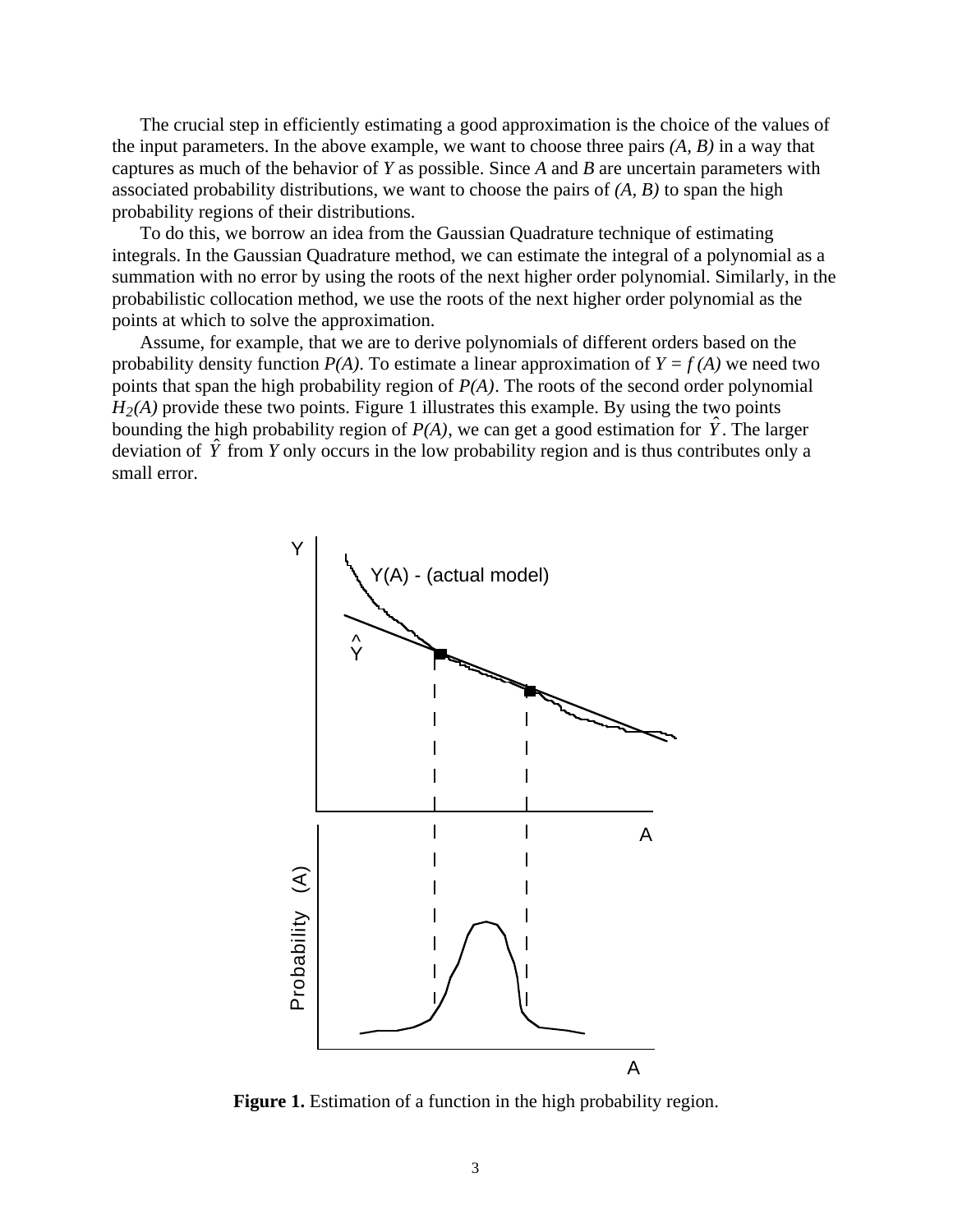So what we need then is a way to derive a set of polynomials from the probability density function of each input parameter such that the roots of each polynomial are spread out over the high probability region for the parameter. We can find these by deriving orthogonal polynomials. The definition of orthogonal polynomials is:

$$
\int_{x} P(x) H_i(x) H_j(x) dx = C_i \partial_{ij}
$$
  
where  $\partial_{ij} = 1$  if  $i = j$   
= 0 otherwise (5)

 $H_i(x)$  and  $H_i(x)$  are orthogonal polynomials of order *i* and *j* of *x*, and  $P(x)$  is some weighting function. In other words, the integral of the product of two orthogonal polynomials of different order is always 0.

For any probability density function  $P(x)$ , we can derive the set of orthogonal polynomials for that distribution, by using *P(x)* as the weighting function. We always define the −1th order polynomial to be 0 and the 0th order polynomial to be 1:

$$
H_{-1}(x) = 0
$$
\n
$$
H_0(x) = 1
$$
\n(6a)\n(6b)

To find the first order orthogonal polynomial  $H_1(x)$ , we substitute into Eq. (5):

$$
\int_{x} P(x) H_{1}(x) (1) dx = 0
$$
\n(7)

By using the known probability density function  $P(x)$ , we can solve for  $H_1(x)$ . Once  $H_1(x)$  is known, it can be recursively used to find  $H_2(x)$ , and so on. In this way, we can find a set of orthogonal polynomials derived from the probability density function of the uncertain parameter. There are several actual techniques for analytically deriving orthogonal polynomials from a given weighting function (see, for example, Beckmann, 1973, and Gautschi, 1994).

It is important to remember that the orthogonal polynomials are derived solely from the probability distribution of the parameters, before ever running the model. These polynomials are used in two ways. Most importantly, they are used to generate the parameter values for evaluating the model (which we refer to as the collocation points) and solving for the approximation. We also use the orthogonal polynomials in the polynomial approximation of the model  $\hat{Y}$ . We could actually use any form of polynomial for the approximation, but the properties of the orthogonal polynomials make uncertainty analysis particularly efficient. For example, the expected value or mean of the approximation  $\hat{Y}$  in Eq. (4) is simply the constant  $Y_0$ . Similarly, the standard deviation and other statistical measures are simple to calculate by using the properties of orthogonality.

#### **2.2 A Simple Illustration**

To illustrate the collocation method, suppose the model to be analyzed has two parameters *A* and *B*, and one response variable *Y*:

$$
Y = A^2 + B^3 \tag{8}
$$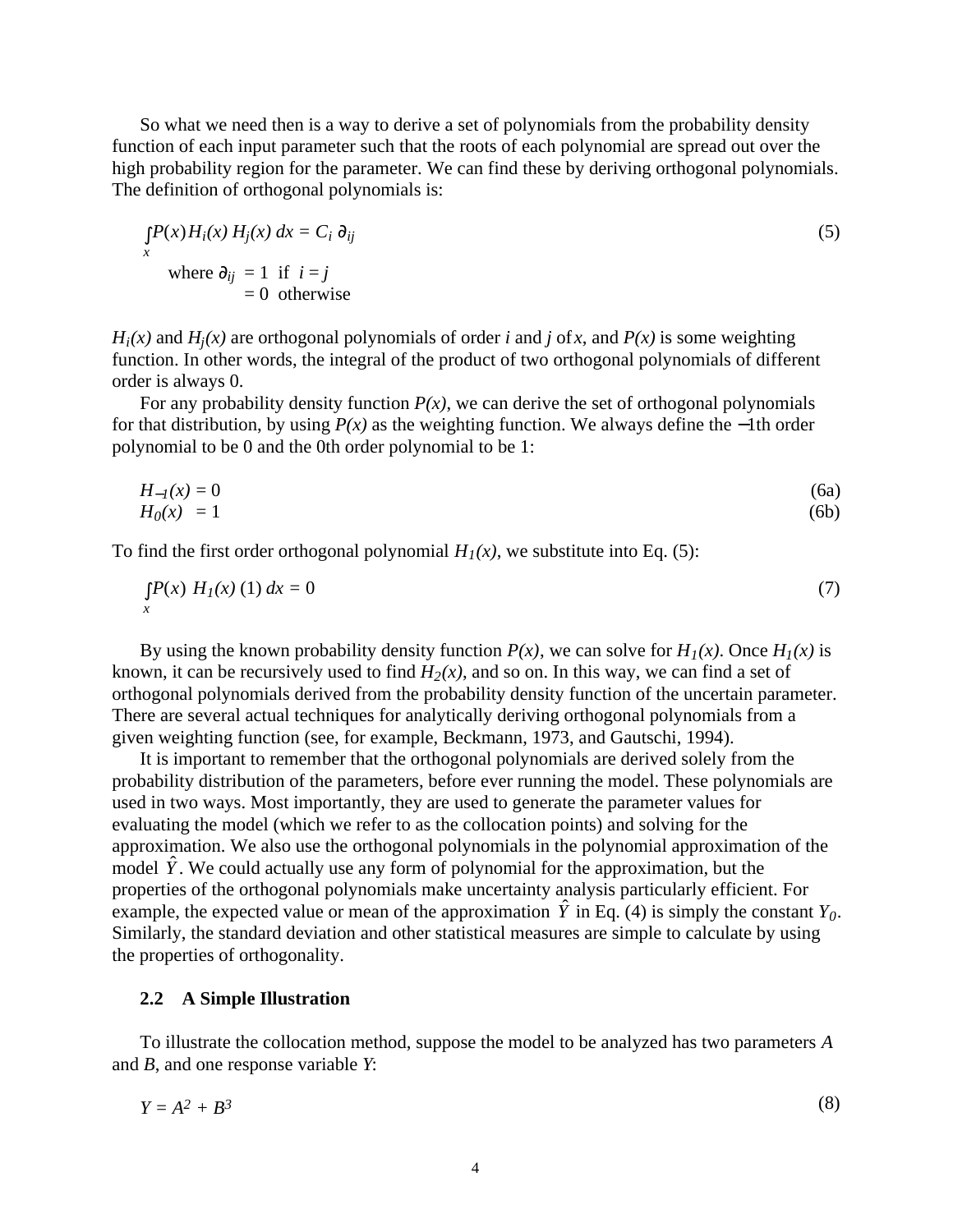However, we who are analyzing its uncertainty characteristics do not know the relationship between *A*, *B*, and *Y*: it is a black box. The steps in performing the uncertainty analysis are illustrated in the flow diagram in Figure 2. The analysis proceeds through these steps as follows.



**Figure 2.** Uncertainty analysis with the collocation method.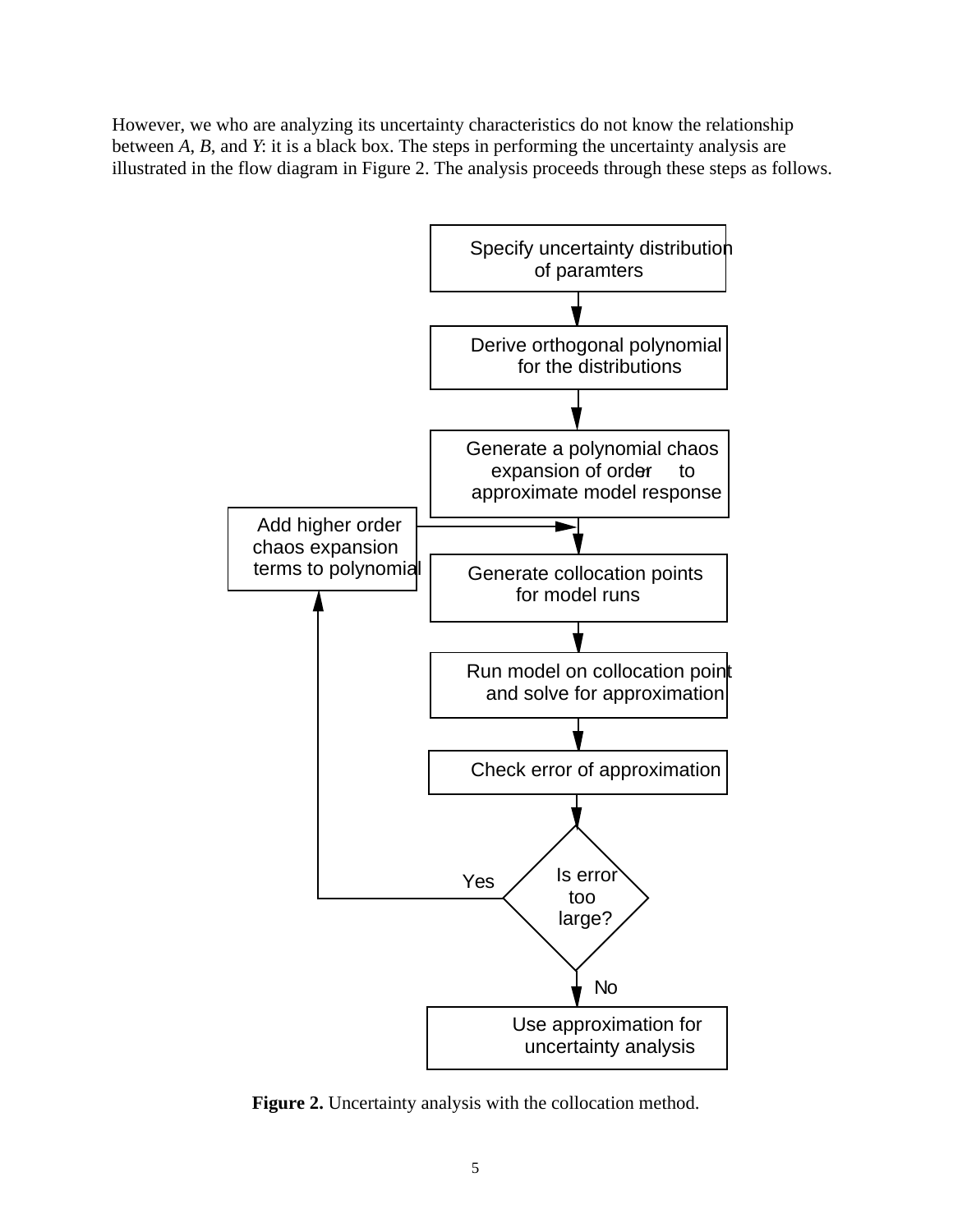#### *Step 1: Specify uncertainty distributions of parameters*

First we must specify the uncertainty in the parameters. Suppose that *A* has a uniform probability distribution from 1.0 to 10.0, and that *B* has a normal distribution with a mean of 2.0 and a standard deviation of 1.0.

#### *Step 2: Derive orthogonal polynomials for the distributions*

Next we must derive the set of orthogonal polynomials for each of these distributions. Starting with the variable *A*, we derive the polynomials as described above, substituting in *P(A)* and  $H_0(A) = 1$  into Eq. (5) and solving for  $H_1(A)$ . This process is then repeated for the higher order polynomials. The actual algorithm used for deriving the orthogonal polynomials is called ORTHPOL (Gautschi, 1994).

For *A*, the first five orthogonal polynomials for its distribution are:

| $H_I(A) = A - 5.5$                                                   | (9a) |
|----------------------------------------------------------------------|------|
| $H_2(A) = A^2 - 11A + 23.5$                                          | (9b) |
| $H_3(A) = A^3 - 16.5A^2 + 78.6A - 99.55$                             | (9c) |
| $H_4(A) = A^4 - 22A^3 + 164.1429A^2 - 474.5714A + 425.1571$          | (9d) |
| $H_5(A) = A^5 - 27.5A^4 + 280A^3 - 1292.5A^2 + 2631.071A - 1826.393$ | (9e) |

Note that in order to simplify the calculations without any loss of generality, all orthogonal polynomials are generated in monic form, so the coefficient of the highest order term is always one.

While orthogonal polynomials are directly generated for uniform and most other distribution types, gaussian distributions are treated differently. Every normal distribution for random variable *X* can be represented by the transformation:

$$
X = \mu + \sigma(H_I(\xi))
$$
\n(10)

where  $\mu$  is the mean of *X*,  $\sigma$  is the standard deviation of *X*, and  $H_1(\xi)$  is the first order orthogonal polynomial of the standard normal distribution ξ, which has a mean value of 0 and a standard deviation of 1. This has the advantage that we can use the same set of orthogonal polynomials for any normal distribution, rather than deriving a distribution specific set for each normally distributed parameter.

The orthogonal polynomials for the standard gaussian ξ are the Hermite polynomials:

$$
H_I(\xi) = \xi \tag{11a}
$$

$$
H_2(\xi) = \xi^2 - 1
$$
\n
$$
H_3(\xi) = \xi^3 - 3\xi
$$
\n
$$
H_4(\xi) = \xi^4 - 6\xi^2 + 3
$$
\n(11b)\n
$$
(11c)
$$
\n(11c)

$$
H_4(\xi) = \xi^4 - 6\xi^2 + 3 \tag{11d}
$$
  
\n
$$
H_5(\xi) = \xi^5 - 10\xi^3 + 15\xi \tag{11e}
$$

From our earlier assumption that  $\mu_B = 2$  and  $\sigma_B = 1$ , parameter *B* is thus represented as:

$$
B = 2 + 1(H_I(\xi))
$$
 (12)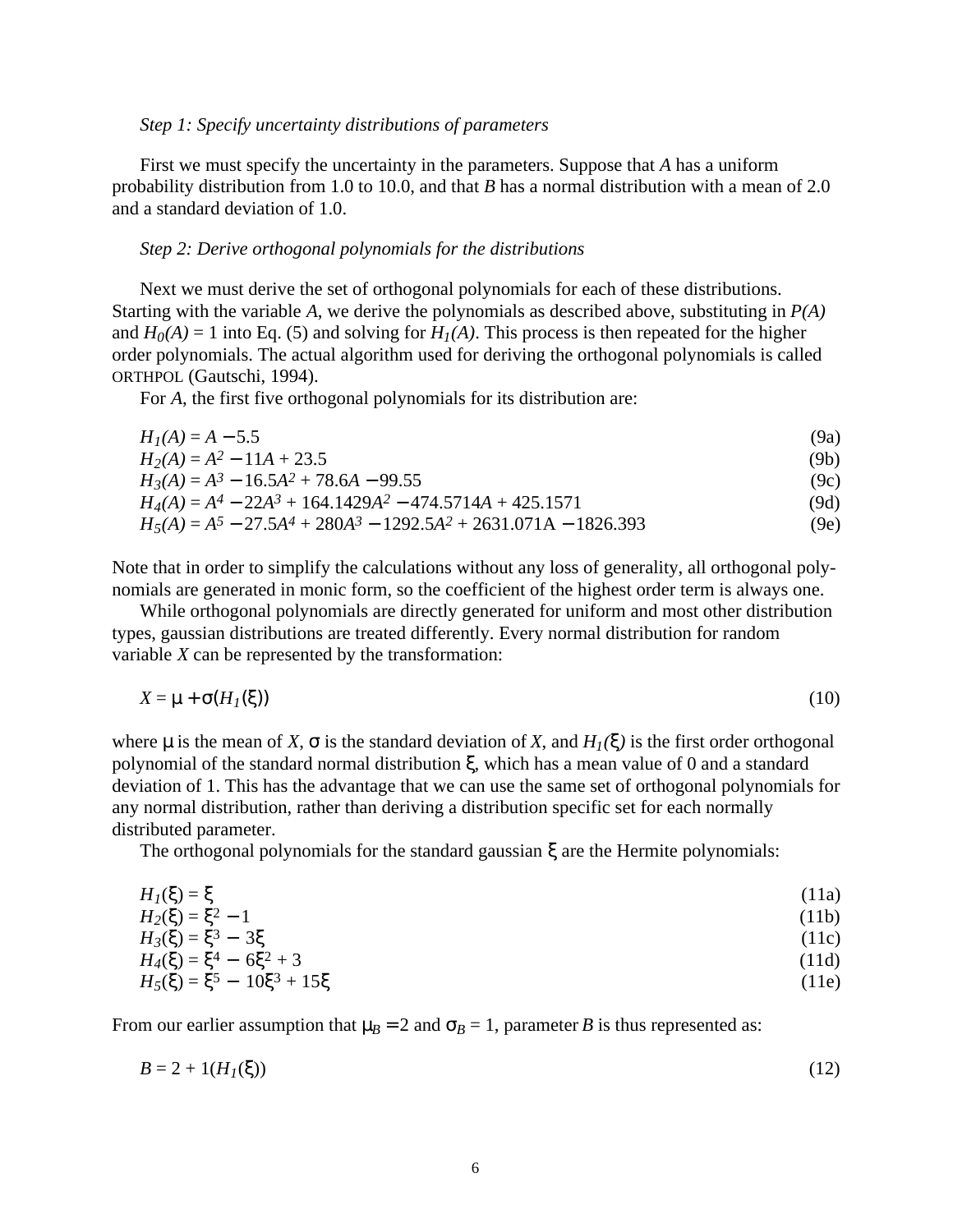#### *Step 3: Generate polynomial chaos expansion*<sup>1</sup>

Next we need a polynomial expression to represent the response variable as a function of the orthogonal polynomials of random variables *A* and ξ. This is called the polynomial chaos expansion. Since the model is a black box, we might use a linear approximation as a first guess. The linear approximation is:

$$
\hat{Y} = Y_0 + Y_1 H_I(A) + Y_2 H_I(\xi)
$$
\n(13)

We can evaluate the model at different values of *A* and *B* (derived from ξ) to obtain *Y*. Since  $H_1(A)$  and  $H_1(\xi)$  are known, we only have to solve for  $Y_0$ ,  $Y_1$ , and  $Y_2$ . To solve for these three unknowns, we need three triplets of  $(A, \xi, Y)$ . Thus we need to run the model three times.

### *Step 4: Generate collocation points for model runs*

In order to find a good approximation for the model with the fewest number of model runs, it is important to carefully select the parameter values, or collocation points. As noted earlier, the method for selecting collocation points is derived from the same idea as the Gaussian Quadrature method to numerically solve integrals. In the collocation method, we select the points for the model runs from the roots of the next higher order orthogonal polynomial for each uncertain parameter.

Since we are solving for a linear approximation, we use the second order orthogonal polynomials in choosing the collocation points. For *A*, the roots of  $H_2(A)$ , Eq. (9b), in order of increasing probability<sup>2</sup> are (2.901924, 8.098076). For *B*, we use the second order polynomial  $H_2(\xi)$ , Eq. (11b), to find the roots: (-1, 1). Substituting into Eq. (12), the collocation point values for *B* are: (1, 3).

From these roots, we need to choose three pairs of points *(Ai, Bi)* to solve the model. The first pair will always be the highest probability root for each parameter. This is called the anchor point. The other points are selected by keeping one parameter at its highest probability value, and choosing the next lower probability root for the other. Thus the three input sets are:

(8.098076, 3) (8.098076, 1) (2.901924, 3)

*Step 5: Solve approximation*

We run the model for each of the three input sets, and save the corresponding response *Yi*. Then, substituting each triplet  $(A_i, \xi_i, Y_i)$  into the approximation from Eq. (13), we can solve the three simultaneous equations for the three unknowns:  $Y_0$ ,  $Y_1$ ,  $Y_2$ . For this example we get:

 $Y_0 = 51$ *Y1* = 11  $Y_2 = 13$ 

 $\overline{a}$ <sup>1</sup>The term "chaos" here is a technical term from the literature of numerical methods, and it has no relation to the common notion of chaos in non-linear systems. The polynomial chaos expansion is simply the term for the polynomial approximation.

<sup>2</sup>Note: in the case of uniform probability, we sort the roots based on closeness to the mean value.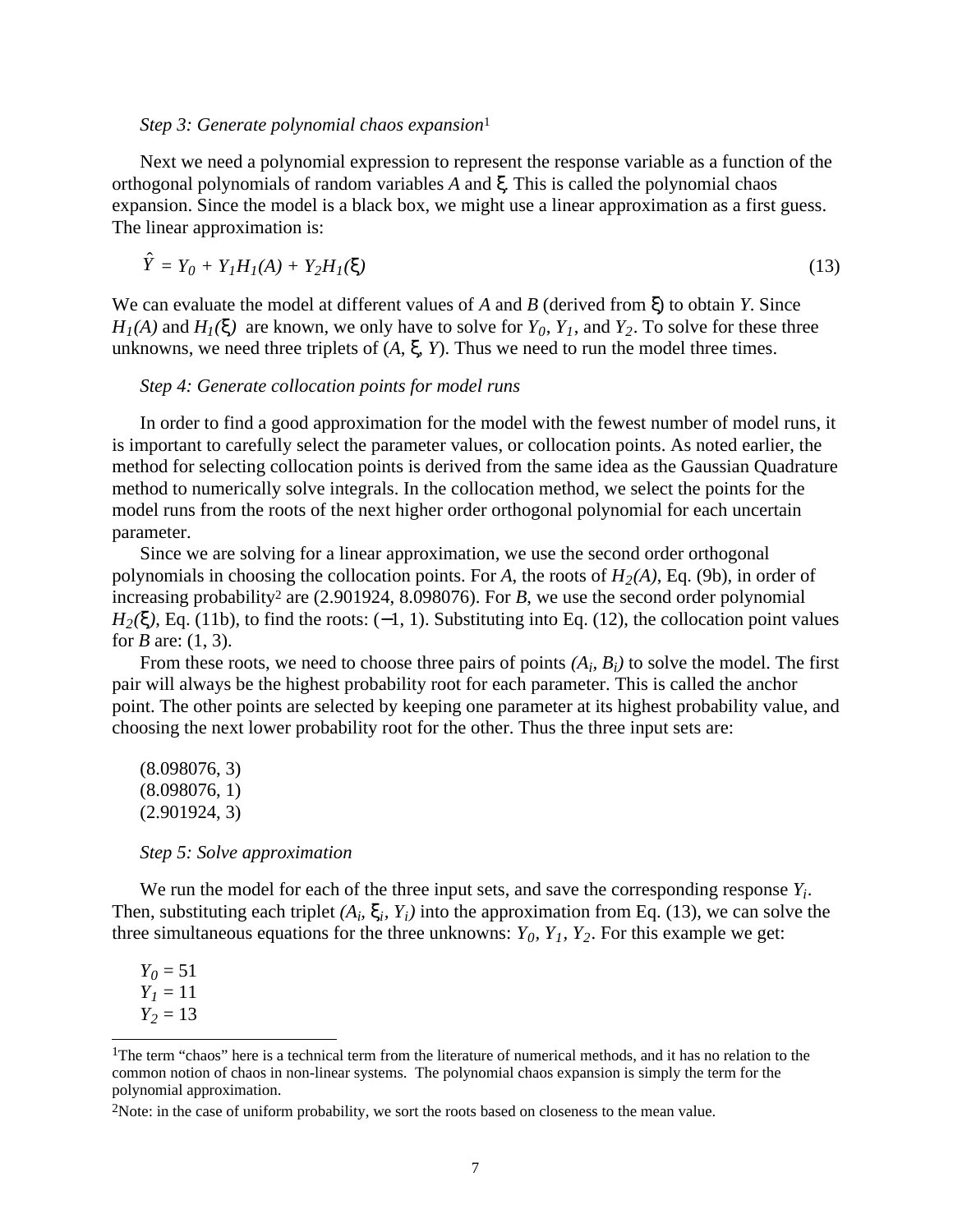Using these values in Eq. (13), we get the reduced form model approximation.

### *Step 6: Check error of approximation*

Before using the approximation, we need to check to see how good the approximation is. To check the error, we need to run the model a few more times, and compare the model results to the approximation results. For the error check model runs we need more collocation points. These points are derived from the next higher order orthogonal polynomials. We use the next higher order because if the errors are too large and we need a higher order of approximation, we will already have the model solutions we need to solve the approximation.

For the first-order approximation, we generate the error run collocation points from the third order orthogonal polynomials  $H_3(A)$  and  $H_3(\xi)$ . The roots, in order of increasing probability are:

*H3(A)*: (8.985685, 2.014315, 5.5) *H3(*ξ*)*: (1.732051, −1.732051, 0)

and using Eq. (10),

*B*: (3.732051, 0.2679492, 2)

The collocation point input sets, starting with the anchor point, are:

 $(5.5, 2)$ (5.5, 0.2679492) (2.014315, 2) (5.5, 3.732051) (8.985685, 2)

For each of these input sets, we solve both the real model *Y* and the approximation  $\hat{Y}$ . The error  $\varepsilon_i$  for each run is computed as:

$$
\varepsilon_i = d_i^2 f_{A\xi} \left( \bullet \right) \tag{14}
$$

where  $d_i = \hat{Y} - Y$ , and  $f_{A\xi}(\bullet)$  is the joint probability density function at the corresponding values of uncertain parameters. Then we measure the overall error as the sum-square-root (*ssr*) error:

$$
ssr = \sqrt{\frac{\sum_{i=1}^{5} \varepsilon_i}{5f_{A\xi}(5.5,0)}}
$$
(15)

or the relative sum-square-root (*rssr*) error:

$$
rssr = \frac{ssr}{E(\hat{Y})} \tag{16}
$$

where  $E(\hat{Y})$  is the expected value of  $\hat{Y}$ . Note that in computing the *ssr*, we use the joint probability density function at the anchor point. Similarly, errors can also be computed relative to only one of the uncertain parameters rather than all of them jointly.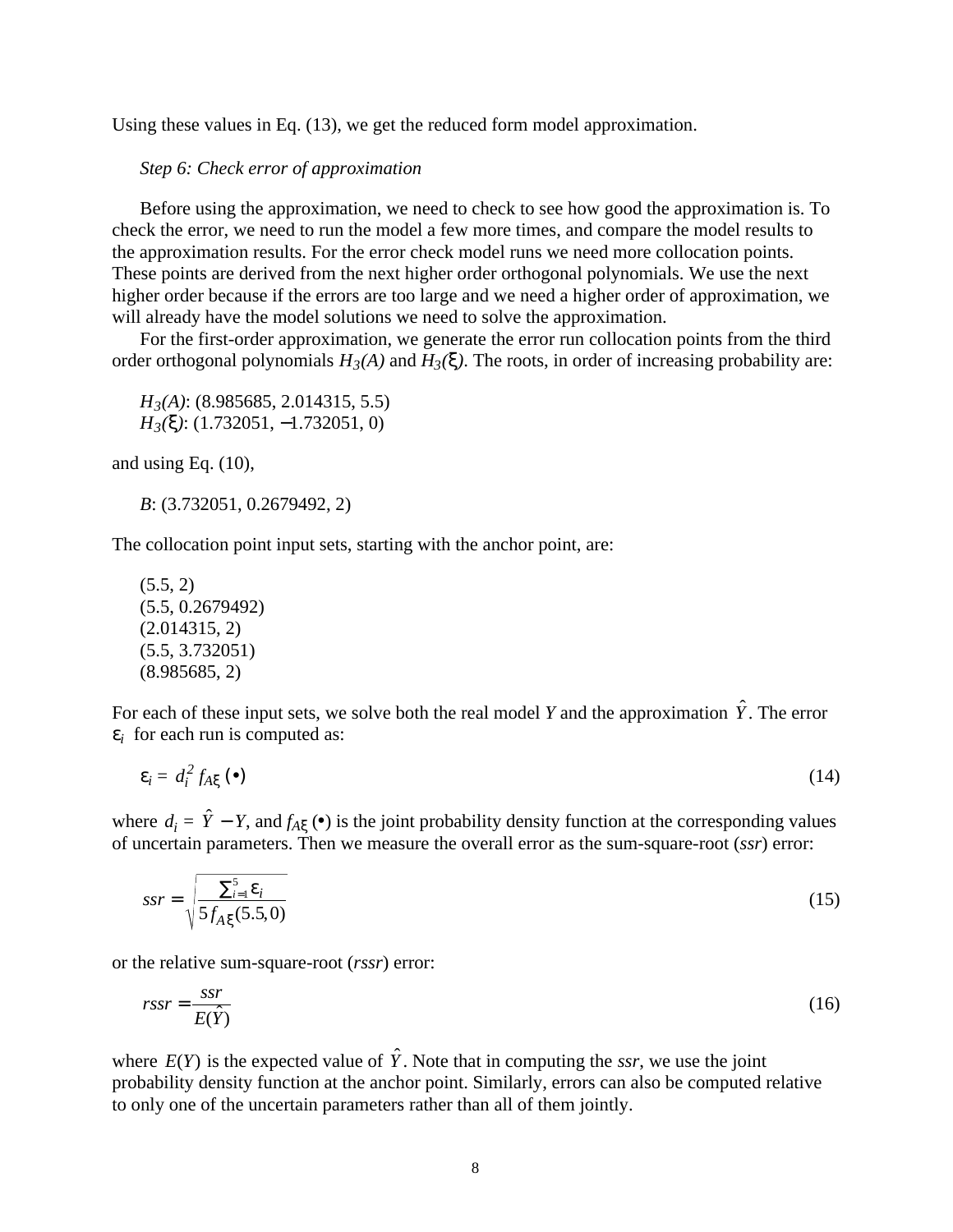Since the *ssr* is dependent on the magnitudes for the typical values of *Y*, the normalized *rssr* is a more useful measure of the error. For this example, the *ssr* is 6.114 and the *rssr* is 0.120. Although the degree of accuracy required may be problem specific and determined by the modeler, the *rssr* of O(10−1) in this example is quite large and indicates that this is a poor approximation.

### *Step 7: Try second order approximation*

Since the error is large, we need to add higher order terms to try to obtain a better approximation. As a next step, we might try adding second order terms, as well as a first order cross product term. The new polynomial chaos expansion is:

$$
\hat{Y} = Y_0 + Y_1 H_I(A) + Y_2 H_I(\xi) + Y_3 H_2(A) + Y_4 H_2(\xi) + Y_5 H_I(A) H_I(\xi)
$$
\n(17)

To solve this new approximation, we must solve for the six unknowns  $(Y_0, ..., Y_5)$ . Thus we need six sets of collocation points from the roots of the third order orthogonal polynomials. We have already found the roots and constructed five of the six input sets in the error checking step above. We need one more input set corresponding to the cross-product term. For this, we use the second-highest probability root for both *A* and *B*, (2.014315, 0.2679492). Running the model for this one point, and reusing the solutions from the error check, we can solve the coefficients for the approximation:

 $Y_0 = 51$  $Y_1 = 11$  $Y_2 = 15$  $Y_3 = 1$ *Y4* = 6  $Y_5 = 0$ 

Next we must check the error for this approximation. Since it is a second order approximation, we use the roots of the fourth order orthogonal polynomials, and generate eight input sets as above. Running the model on these input sets and comparing with the approximation results, we calculate the *ssr* as 1.784 and the *rssr* as 3.498 x 10−2. This error is still somewhat large. (The reader of this paper knows, as the hypothetical analysts do not since they see only a black box, that the actual model has a third order term for *B*, so the lack of a third order term in the approximation accounts for the error.) Also note that the coefficient of the cross-product term is 0, thus there is no cross interaction between *A* and *B* (which is a correct representation of the model).

#### *Step 8: Try third order approximation*

In an attempt to further reduce the error of the approximation, we can increase the order of approximation to third order:

$$
\hat{Y} = Y_0 + Y_1 H_1(A) + Y_2 H_1(\xi) + Y_3 H_2(A) + Y_4 H_2(\xi) + Y_5 H_3(A) + Y_6 H_3(\xi) + Y_7 H_1(A) H_1(\xi)
$$
\n(18)

Using the model results from the fourth order collocation points used previously to check the error, we can solve for  $(Y_0, ..., Y_7)$ :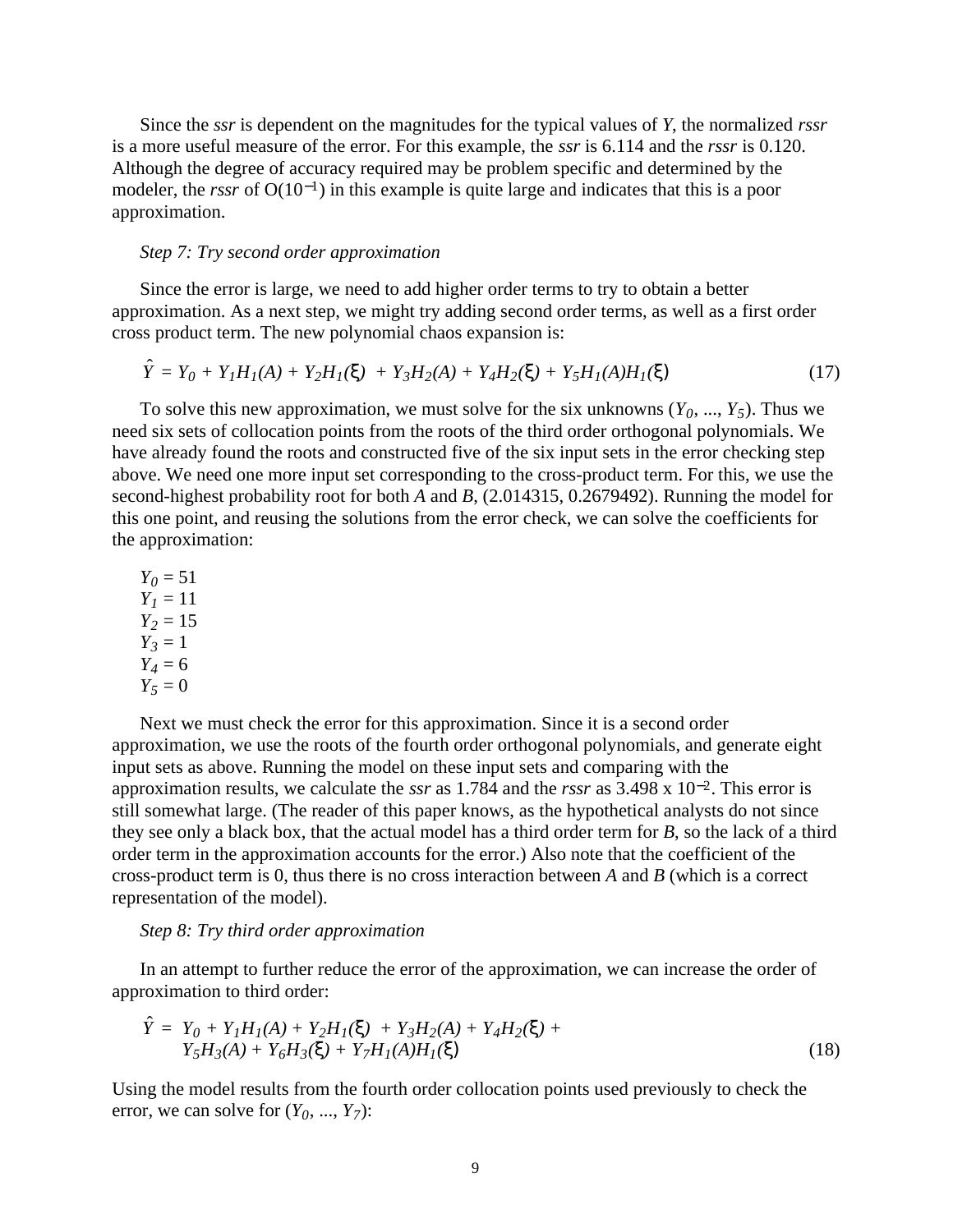$Y_0 = 51$  $Y_1 = 11$  $Y_2 = 15$  $Y_3 = 1$  $Y_4 = 6$  $Y_5 = 0$  $Y_6 = 1$  $Y_7 = 0$ 

To check the error, we must again solve for the roots of the fifth order orthogonal polynomials, generate the collocation points, run the model ten more times, and calculate the error. This time the *ssr* error is  $3.83 \times 10^{-6}$  and the *rssr* is  $7.50 \times 10^{-8}$ , which indicates an extremely accurate approximation.

#### *Step 8: Use approximation for uncertainty analysis*

Now that we have found a sufficiently accurate approximation which is a simple polynomial, we can use this for a variety of statistical analyses. Although this is a simple example, if a large complex model can be reasonably approximated with a third order polynomial such as Eq. (18), performing a Monte Carlo simulation to obtain the probability density function of *Y* becomes feasible. Other information such as the mean or standard deviation are even simpler to obtain. For example, the mean of *Y* is the expected value  $E(\hat{Y})$ , which is just the coefficient  $Y_0$  of the approximation. This is a result of the use of orthogonal polynomials; the expected value of every other term in  $\hat{Y}$  is 0 because they contain products of different order orthogonal polynomials (including  $H_0(x) = 1$ ). The standard deviation is similarly simple to calculate.

### **3. APPLICATION OF THE COLLOCATION METHOD TO AN OCEAN MODEL**

To illustrate the process of using the probabilistic collocation method to perform uncertainty analysis, we will describe experiments performed on a box model of thermohaline circulation. The model is the simplest of three developed by Nakamura et al. (1994) in order to explore the mechanisms of destabilization of different thermohaline equilibrium states.

#### **3.1 Model Description**

The model geometry is a simplified coupled ocean-atmosphere model with two uniformly mixed boxes representing the atmosphere, and three boxes for the ocean (see Figure 3). The atmosphere spans one hemisphere, while the ocean is a 60˚ longitudinal sector from 10.44˚N to 75˚N representing one ocean basin based roughly on the North Atlantic. All boxes are separated at 35˚N, which is where observed zonal mean time-averaged net radiative forcing is zero and where the annual mean northward heat and moisture transports are near their peak. The ocean is a three box model based on (Stommel, 1961). Boxes 1 and 2 have the same surface area, so the volume of box 1 is equal to the sum of the volumes of boxes 2 and 3. Box 1 has a depth of 4000 m and box 2 has a depth of 400 m.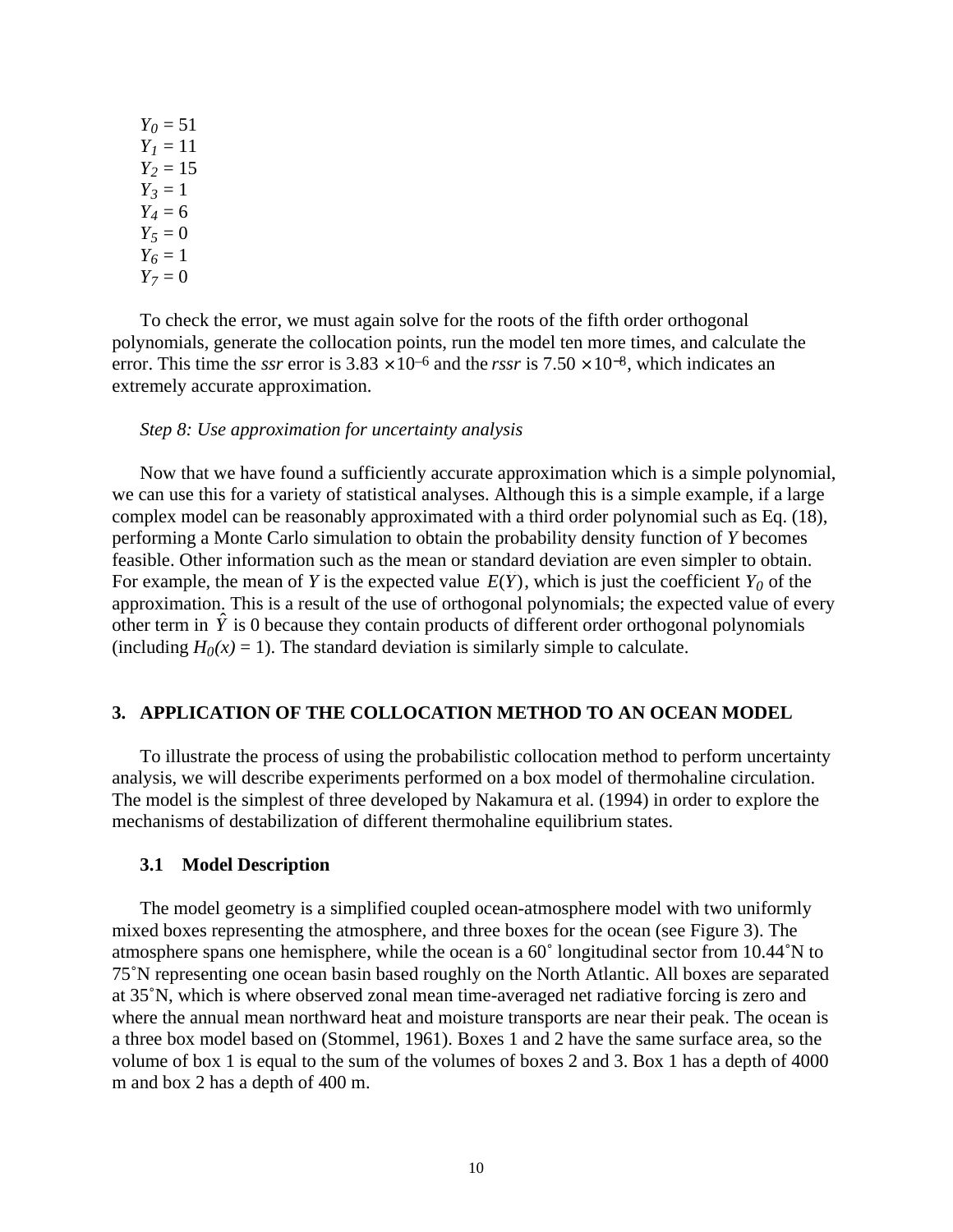

**Figure 3.** Three-box ocean model.

The temperature and salinity in each ocean box, denoted as  $T_n$  and  $S_n$  ( $n = 1, 2, 3$ ) respectively, are uniformly mixed. The temperatures of boxes 1 and 2 represent the zonal mean surface temperatures at 55˚N and 20˚N, respectively. The volume flux that results from the thermohaline circulation between two adjacent ocean boxes, *q*, is represented as being proportional to the surface density flux, which is in turn a function of the temperature and salinity fluxes:

$$
q = k \left[ \alpha (T_2 - T_1) - \beta (S_2 - S_1) \right] \tag{19}
$$

where *k* is a proportionality constant, and  $\alpha$  and  $\beta$  are the thermal and haline expansion coefficients of seawater. A positive volume flux is assumed to be a flow from box 2 to box 1, box 1 to box 3, and box 3 to box 2, which is a high-latitude sinking state.

The density in boxes 1 and 2 are changed by exchange of heat and freshwater with the atmosphere, and by the advection of heat and salt. Box 3 only changes as a result of advection. Thus, the general equations for the time rates of changes of the temperatures and salinities in the ocean boxes are given by:

$$
\frac{\partial T_I}{\partial t} = \frac{H_I}{C_w M_{wI}} + \frac{|q| (T_m - T_I)}{V_I} \qquad m = 2 \text{ for } q > 0, m = 3 \text{ for } q < 0 \tag{20}
$$

$$
\frac{\partial T_2}{\partial t} = \frac{H_2}{C_w M_{w2}} + \frac{|q| (T_m - T_2)}{V_2} \qquad m = 3 \text{ for } q > 0, m = 1 \text{ for } q < 0 \tag{21}
$$

$$
\frac{\partial T_3}{\partial t} = \frac{|q| (T_m - T_3)}{V_3}
$$
  $m = 1 \text{ for } q > 0, m = 2 \text{ for } q < 0$  (22)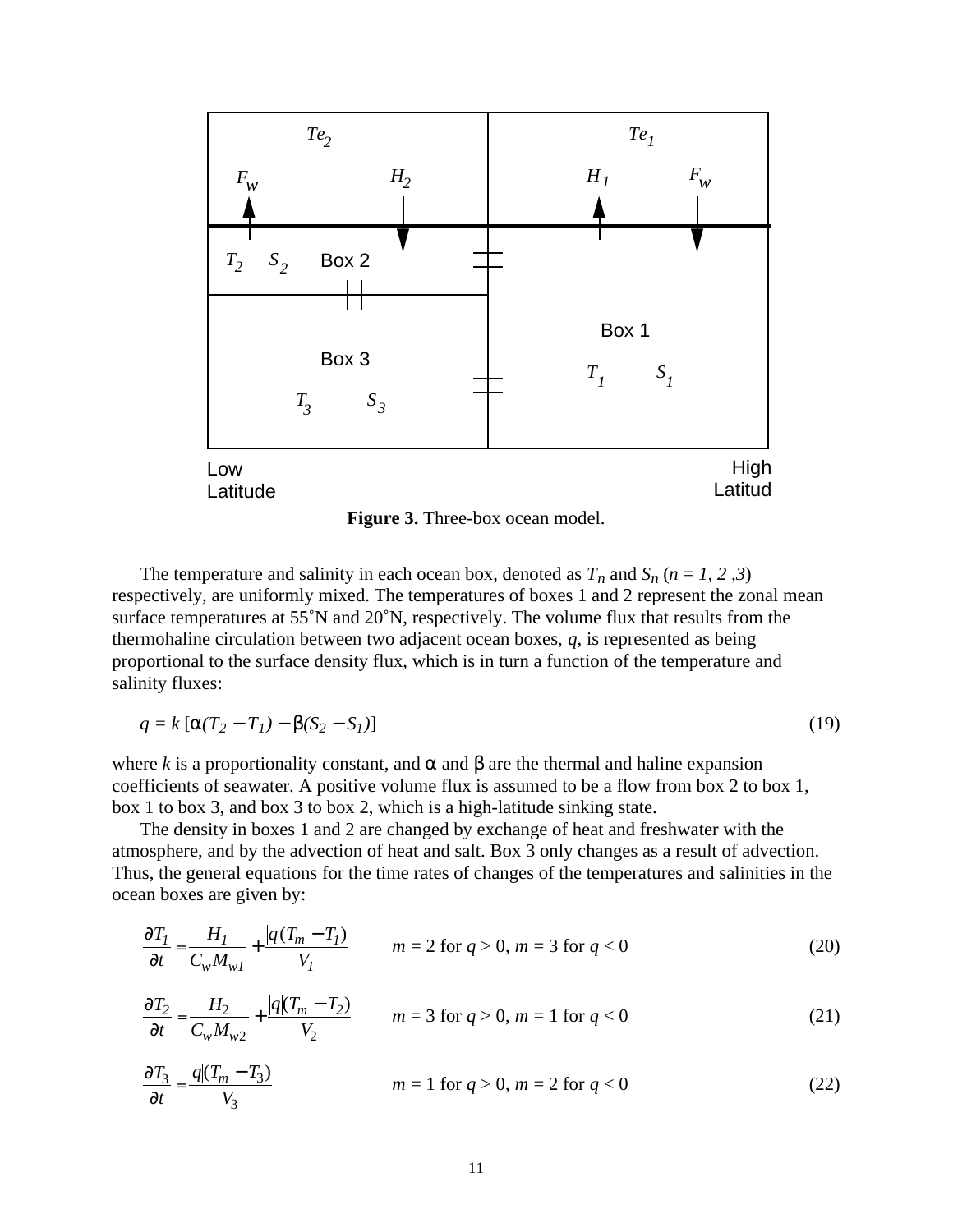$$
\frac{\partial S_I}{\partial t} = -H_s \frac{V_I}{V_I} + \frac{|q|(S_m - S_I)}{V_I} \qquad m = 2 \text{ for } q > 0, m = 3 \text{ for } q < 0 \tag{23}
$$

$$
\frac{\partial S_2}{\partial t} = H_s \frac{V_1}{V_2} + \frac{|q|(S_m - S_2)}{V_2} \qquad m = 3 \text{ for } q > 0, m = 1 \text{ for } q < 0 \tag{24}
$$

$$
\frac{\partial S_3}{\partial t} = \frac{|q|(S_m - S_3)}{V_3}
$$
  $m = 1 \text{ for } q > 0, m = 2 \text{ for } q < 0$  (25)

where  $C_w$  is the specific heat of water,  $H_s$  is the virtual total salinity flux out of box 1, and  $V_n$ ,  $M_{wn}$ , and  $H_n$  are the volume, mass of water, and total surface heat flux for box *n*. The virtual total salinity flux  $H_s$  is derived from the total net freshwater flux into box 1,  $F_w$ , by:

$$
H_s = S_r \frac{F_w}{M_{wI}} \tag{26}
$$

where  $S_r$  is the reference salinity, and  $F_w$  is in turn a function of the net of evaporation and precipitation  $(E - P)$ .

The simplest model represents the atmosphere by mixed boundary conditions, in which sea surface temperatures (SST) are restored to a prescribed state, and the freshwater flux is fixed. As opposed to the more complex model in Nakamura et al. (1994), in which heat fluxes depend on the latitudinal temperature gradient and the radiative forcing, this model parameterizes the heat flux by the Newtonian Cooling Law:

$$
\frac{H_I}{C_w M_{wI}} = \frac{Te_n - T_n}{\tau_n} \tag{27}
$$

where  $\tau_n$  is the thermal relaxation time and  $Te_n$  is the surface equilibrium temperature that would be attained if there were no oceanic heat transport. In this model, a further simplification is the specification of a fixed salinity flux *Hs*. The model performs an Euler integration of Eqs. (20)– (25) over a long time period (4000 years) to reach a stable equilibrium state from initial values.

In models of thermohaline circulation such as this one, there exist multiple stable equilibria. For many parameter sets there exists both a high-latitude sinking equilibrium and a low-latitude sinking equilibrium. This model and its more complex versions were built to explore the stability of these equilibria, and the transitions between equilibria that result from perturbations (Nakamura et al., 1994). For this purpose, the most complex model was tuned to find a stable high-latitude sinking state (among others), which simulates today's climate. The volume flux for the North Atlantic ocean basin (ignoring transport from the Southern Ocean) is thought to be roughly 10 Sv (1 Sv =  $10^6$  m<sup>3</sup>s<sup>-1</sup>). The tuning used the proportionality constant *k*, which in these simple models represents the physics of the thermohaline circulation. Once a parameter set for a stable high-latitude sinking equilibrium was found, this was used to find appropriate values for the simpler model, including  $\tau_n$ ,  $Te_n$ , and  $H_s$ . The resulting set of parameters for a stable highlatitude sinking equilibrium for this model is shown in Table 1. These values were used as the starting point in the following uncertainty analyses.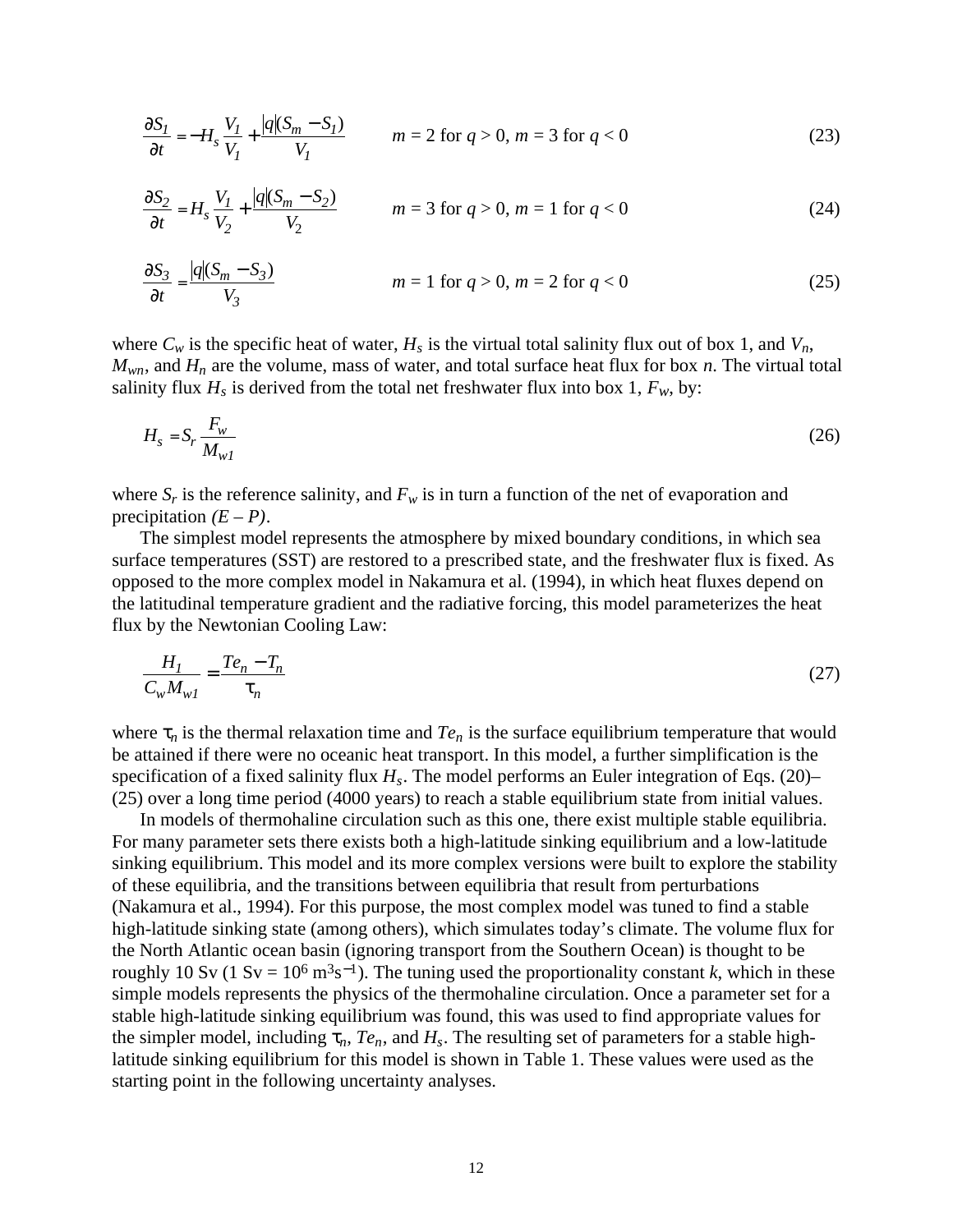| parameter value               | units             | parameter name                  |
|-------------------------------|-------------------|---------------------------------|
| $k = 2.39 \times 10^{14}$     | $\rm m^3\ s^{-1}$ | proportionality constant        |
| $S_1 = 33.897$                | ppt               | initial salinity in box 1       |
| $S_2 = 35.956$                | ppt               | initial salinity in box 2       |
| $S_3 = 33.897$                |                   | initial salinity in box 3       |
| $T_1 = -1.848$                | ppt<br>°C<br>°C   | initial temperature in box 1    |
| $T_2 = 27.105$                |                   | initial temperature in box 2    |
| $T_3 = -1.848$                | $\rm ^{\circ}C$   | initial temperature in box 3    |
| $dt = 30$                     | days              | timestep for integration        |
| timend = $4000$               | years             | duration of integration         |
| $H_s = 1.989 \times 10^{-5}$  | ppt $day^{-1}$    | salinity flux                   |
| $Te1 = -2.619$                | $^{\circ}$ C      | restoring temperature for box 1 |
| $Te_2 = 27.600$               | $^{\circ}C$       | restoring temperature for box 2 |
| $\tau_1 = 2756$               | day               | restoring time for box 1        |
| $\tau_2 = 176.6$              | day               | restoring time for box 2        |
| $V_1 = 6.668 \times 10^{16}$  | m <sup>3</sup>    | volume of box 1                 |
| $V_2 = 6.668 \times 10^{15}$  | m <sup>3</sup>    | volume of box 2                 |
| $V_3 = 6.0012 \times 10^{16}$ | m <sup>3</sup>    | volume of box 3                 |
| $\alpha = 1.5 \times 10^{-4}$ | $K^{-1}$          | thermal expansion coefficient   |
| $\beta = 8.0 \times 10^{-4}$  | $ppt-1$           | haline expansion coefficient    |

**Table 1.** Stable equilibrium parameter values for ocean model.

#### **3.2 Uncertainty Experiment**

<u>.</u>

The first step of an uncertainty analysis of this model requires identifying the uncertain parameters we wish to study. For this analysis two parameters with the greatest uncertainty were identified. The proportionality constant *k* represents the physics of many of the oversimplified processes. In practice, it is tuned to a value that yields results consistent with empirical data, and thus the "correct" value is highly uncertain. Another parameter with great uncertainty is the salinity flux *Hs*. It is derived from the net of evaporation and precipitation of freshwater over the ocean and runoff from land, which are very uncertain and variable. For the response variable of interest, we selected the equilibrium volume flux *q*. Thus in this experiment we are interested in the effects of uncertainty in  $k$  and  $H_s$  on  $q$ .

Initial estimates were made of the probability distributions of  $k$  and  $H_s$ . For the specified parameter values, stable values for *k* would be in the range of  $1 \times 10^{14}$  to  $4 \times 10^{14}$  m<sup>3</sup>s<sup>-1</sup>. A uniform probability distribution between these values was used for  $k$ . The uncertainty in  $H_s$  is a function of the uncertainty in  $E - P$ , based on empirical measurements. An estimate of the uncertainty in  $E - P$  had a distribution from 0.55 to 1.15 m yr<sup>-1</sup>. This gives a  $\beta$  distribution<sup>3</sup> of  $H_s$ from  $1 \times 10^{-5}$  to  $3 \times 10^{-5}$  ppt day<sup>-1</sup>, where the highest probability is at  $2 \times 10^{-5}$  ppt day<sup>-1</sup>.

However, there was a problem in applying the collocation method to this model with these parameter ranges. Because of non-linearities in the model, there is a bifurcation in the equilibrium states. This bifurcation is shown in Figure 4. For all values of  $k$  and  $H_s$  above the

<sup>&</sup>lt;sup>3</sup> The original distribution of  $H_s$  was assumed to be uniform from  $1 \times 10^{-5}$  to  $3 \times 10^{-5}$ . After reviewing the initial results, the model experts revised the distribution to be β, with the mean at  $2 \times 10^{-5}$  as shown in Figure 8. Because of the computational efficiency of the collocation method, iterative experiments can allow the experts to glean insights into the model and revise uncertainty estimates.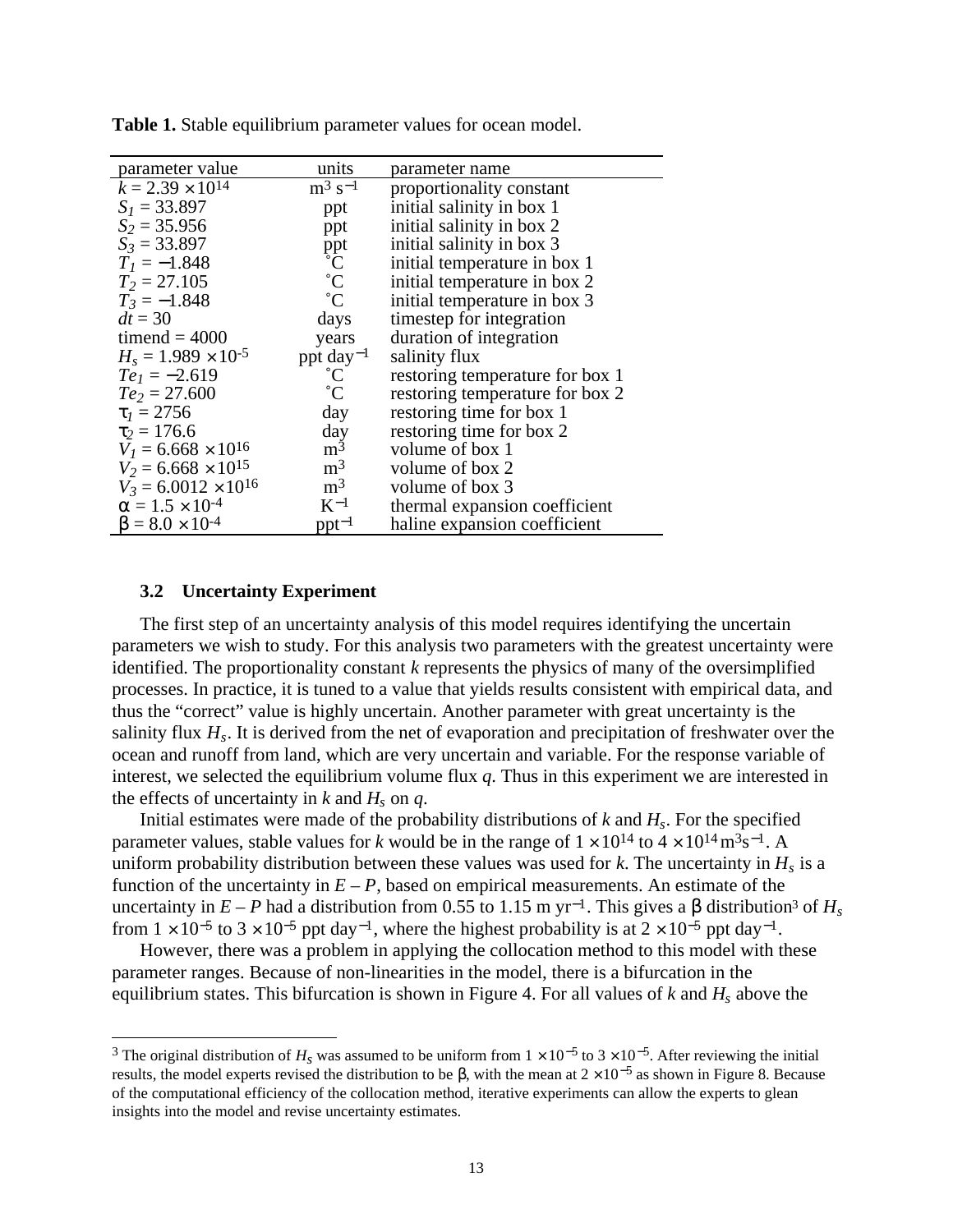line, the equilibrium state may be either high-latitude sinking or low-latitude sinking, while below the line only low-latitude sinking is possible. For the other parameter values used (see Table 1), values of *k* and *Hs* above the line will result in a high-latitude sinking state.

Because the ocean model is small, we were able to apply the Monte Carlo method to find the resulting probability distribution of the volume flux resulting from the assumed uncertainty ranges of *k* and *Hs*. The results, in Figure 6, indicate the discontinuity between the low-latitude and high-latitude sinking solutions. The problem for the collocation method is in this discontinuity. A key assumption of the collocation method is that the response surface can be approximated by a polynomial. A discontinuous surface is difficult if not impossible to approximate by a polynomial, and thus the collocation method fails to find a reasonable approximation with small errors. Figure 5 shows a scatterplot of the response surface of the volume flux as a function of *k* and *Hs*. This type of surface is impossible to approximate with a polynomial.

Figure 6 shows the resulting discontinuity in the probability distribution of the response, which is a product of the discontinuity in the response surface. Figure 7 compares a 9th order approximation by the collocation to the Monte Carlo results. Clearly the collocation method is unable to approximate the response accurately.

Although the collocation method does not work for the problem as initially formulated, the knowledge of the bifurcation can be used to redefine the problem in a way which allows the application of the collocation method. In this case, since we are interested in realistic solutions under today's climate conditions, the low-latitude sinking states are not feasible solutions. Further, some investigation of the model yielded the almost linear correlation between *k* and *Hs* which locates the bifurcation. Using this relationship, we can redefine the uncertain parameters to ensure that we only examine ranges above the line in Figure 4.



**Figure 4.** Discontinuous solution space in ocean model.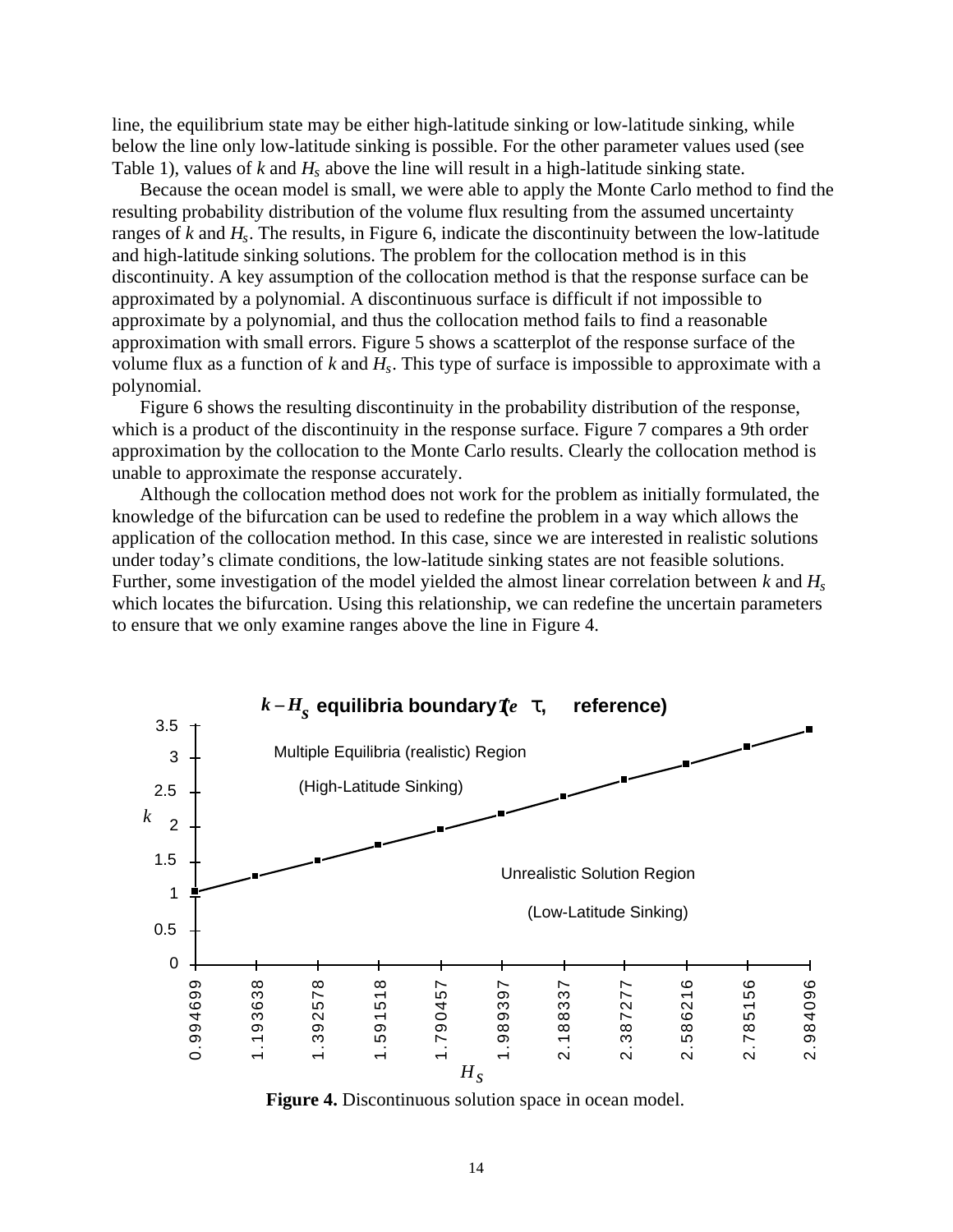

**Figure 5.** Response surface of volume flux.



**Figure 6.** Results of Monte Carlo for fixed range of *k*.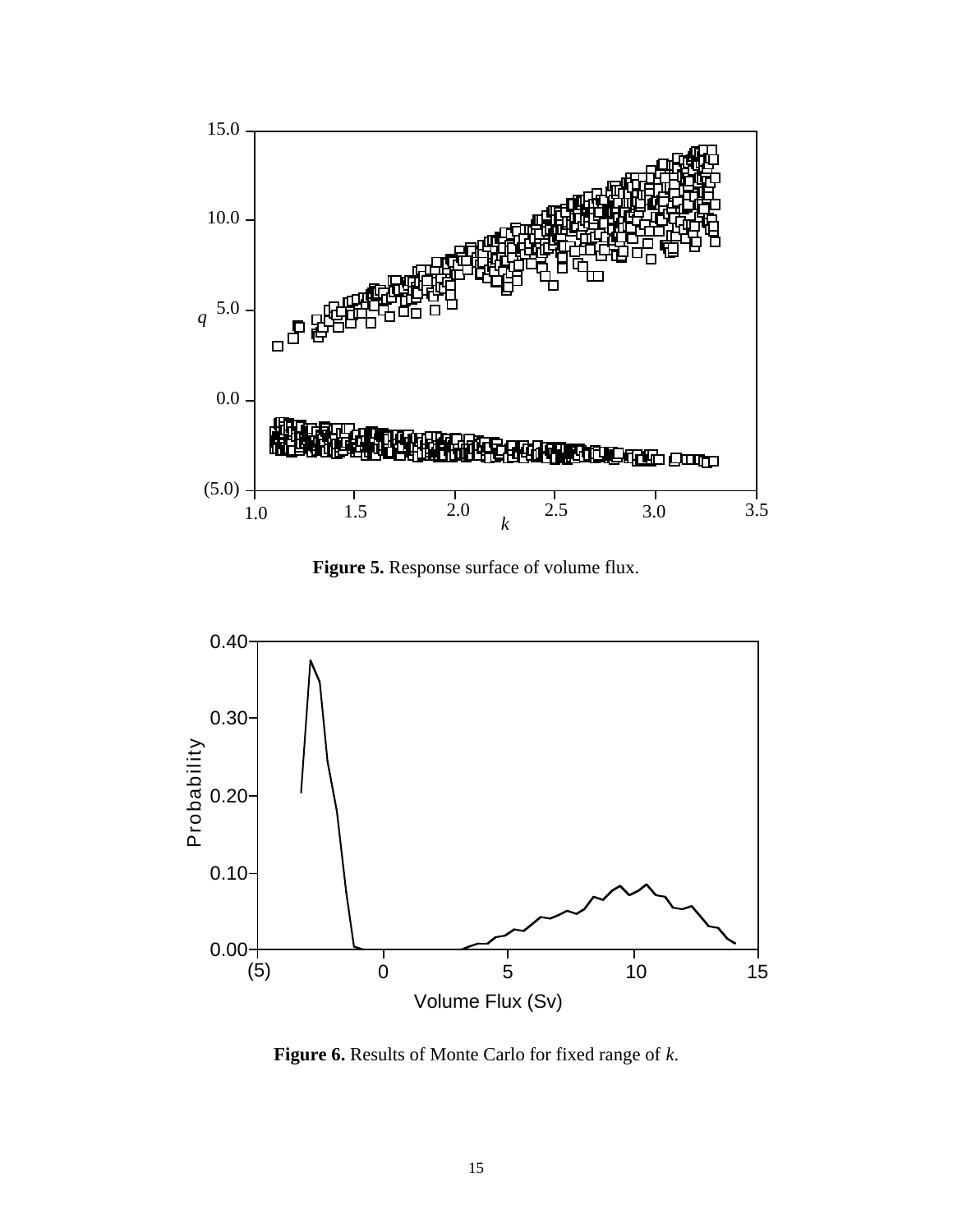

**Figure 7.** Collocation vs. Monte Carlo for fixed range of *k*.

We use a linear approximation of *k* as a function of  $H_s$ , since *k* is arbitrary relative to  $H_s$ , and *H<sub>s</sub>* has physical meaning. The uncertainty in *k* is then expressed as some ∆ above the line in Figure 4, thus remaining in the realistic solution space and avoiding the discontinuity. Thus *k* is defined as:

$$
k = f(H_s) + \Delta k \tag{28}
$$

The revised probability distributions for the two uncertain parameters are shown in Figure 8 and Figure 9.

To provide a benchmark for comparing the results of the collocation method, we also performed Monte Carlo simulations on the reformulated model. Figure 10 shows the results from the Monte Carlo for different numbers of model runs. Because Monte Carlo selects points at random, many runs are needed to obtain a reasonably smooth probability density function of the response. From Figure 10, it appears that at least 5000 runs are needed before the errors associated with the random selection become small.

Using the Monte Carlo simulation with 10,000 runs as a benchmark, we compare the results of three approximations from the collocation method in Figure 11: linear, second-order, and second-order with a cross-product term. All of these are quite close approximations, with both second-order approximations being barely distinguishable from the Monte Carlo results.

The linear approximation required only eight runs of the model (three to solve plus five to check the error), while adding second-order terms required an additional seven runs, and adding a cross-product term requires two additional model runs. This is a significant savings in computation time over the more than 5000 runs required for equivalent accuracy from the Monte Carlo technique.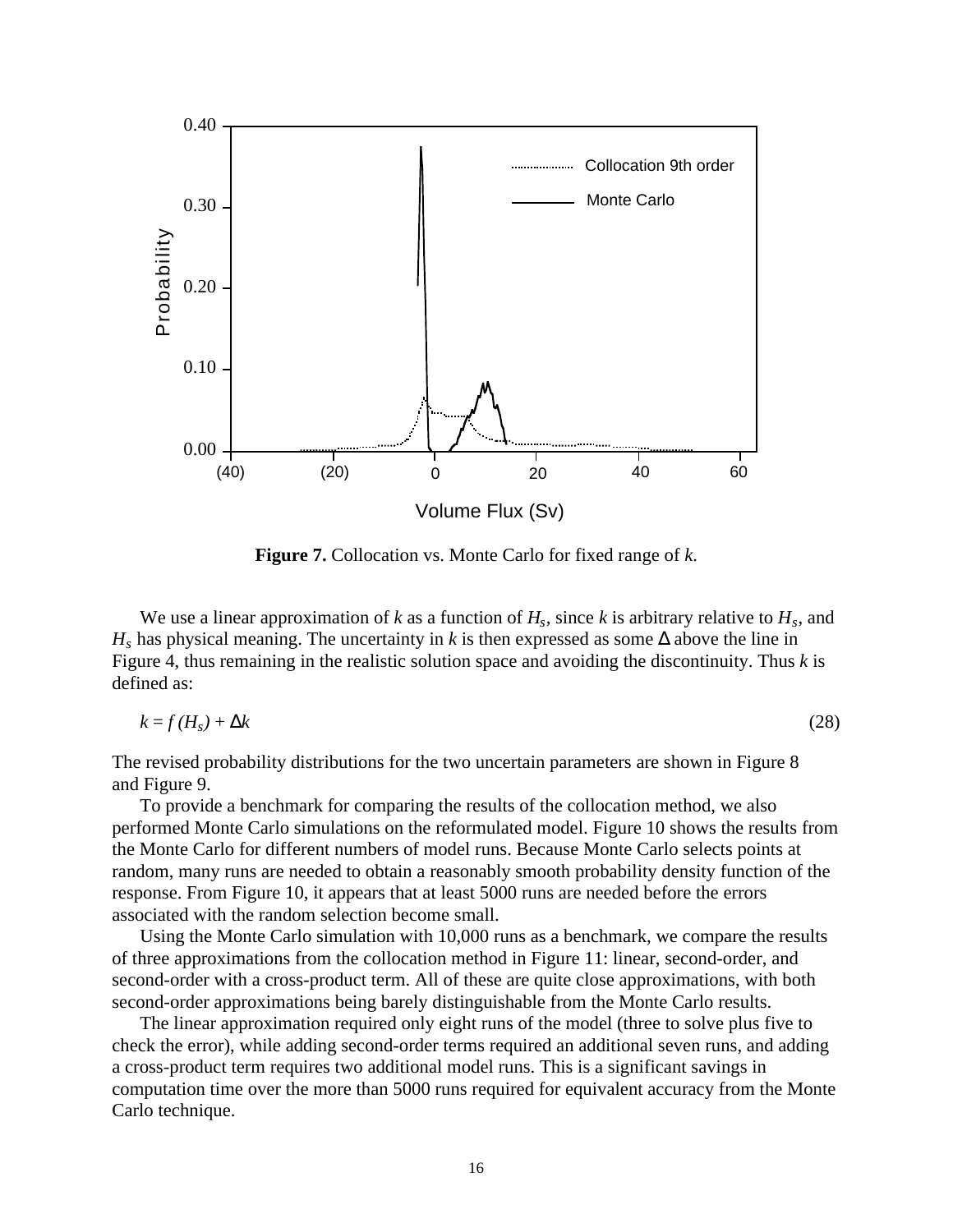

**Figure 8**. Probability density function for ∆*k*.



**Figure 9.** Probability density function for *Hs*.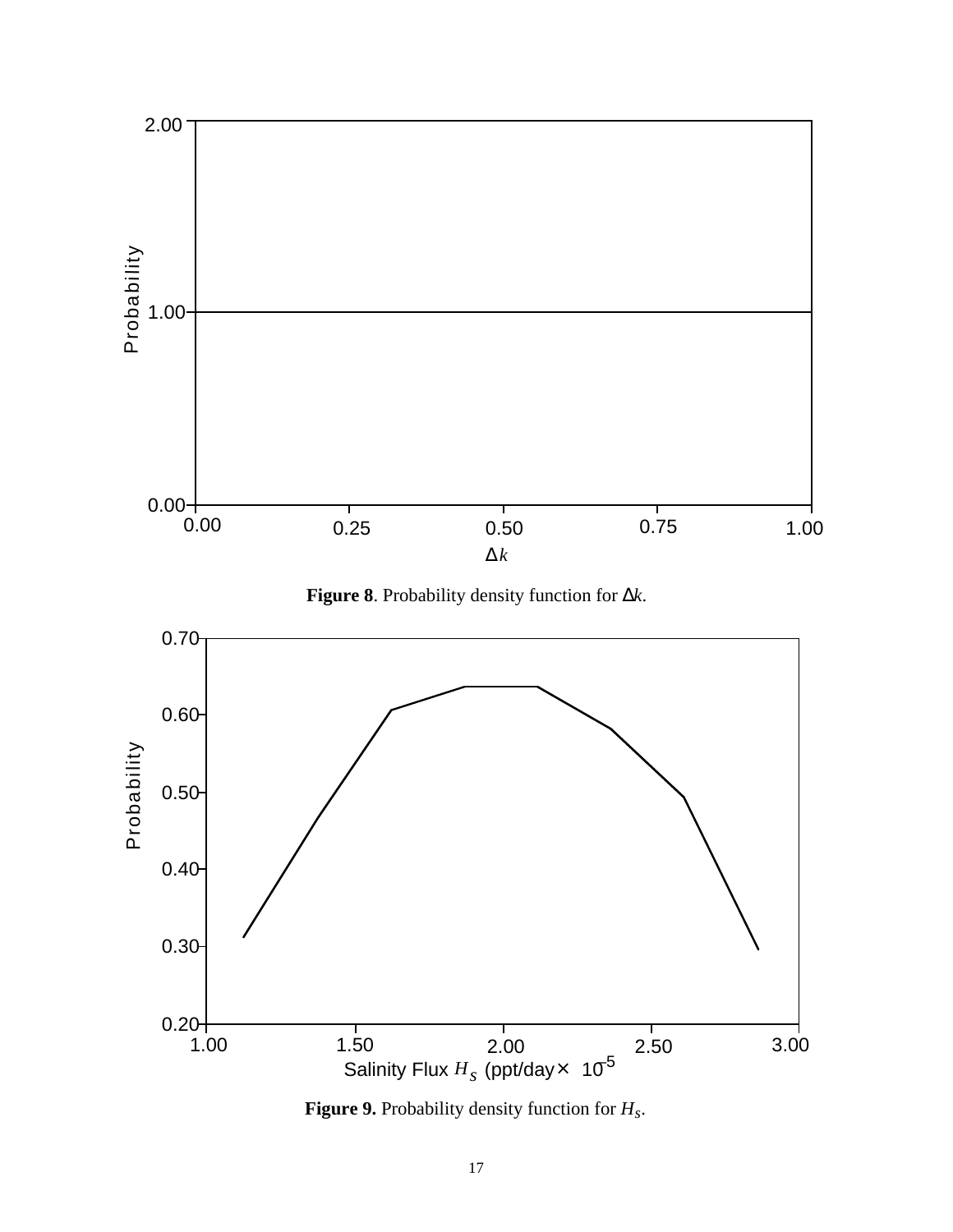

**Figure 10.** Monte Carlo results for different numbers of runs.



**Figure 11.** Different order collocation vs. Monte Carlo (10,000).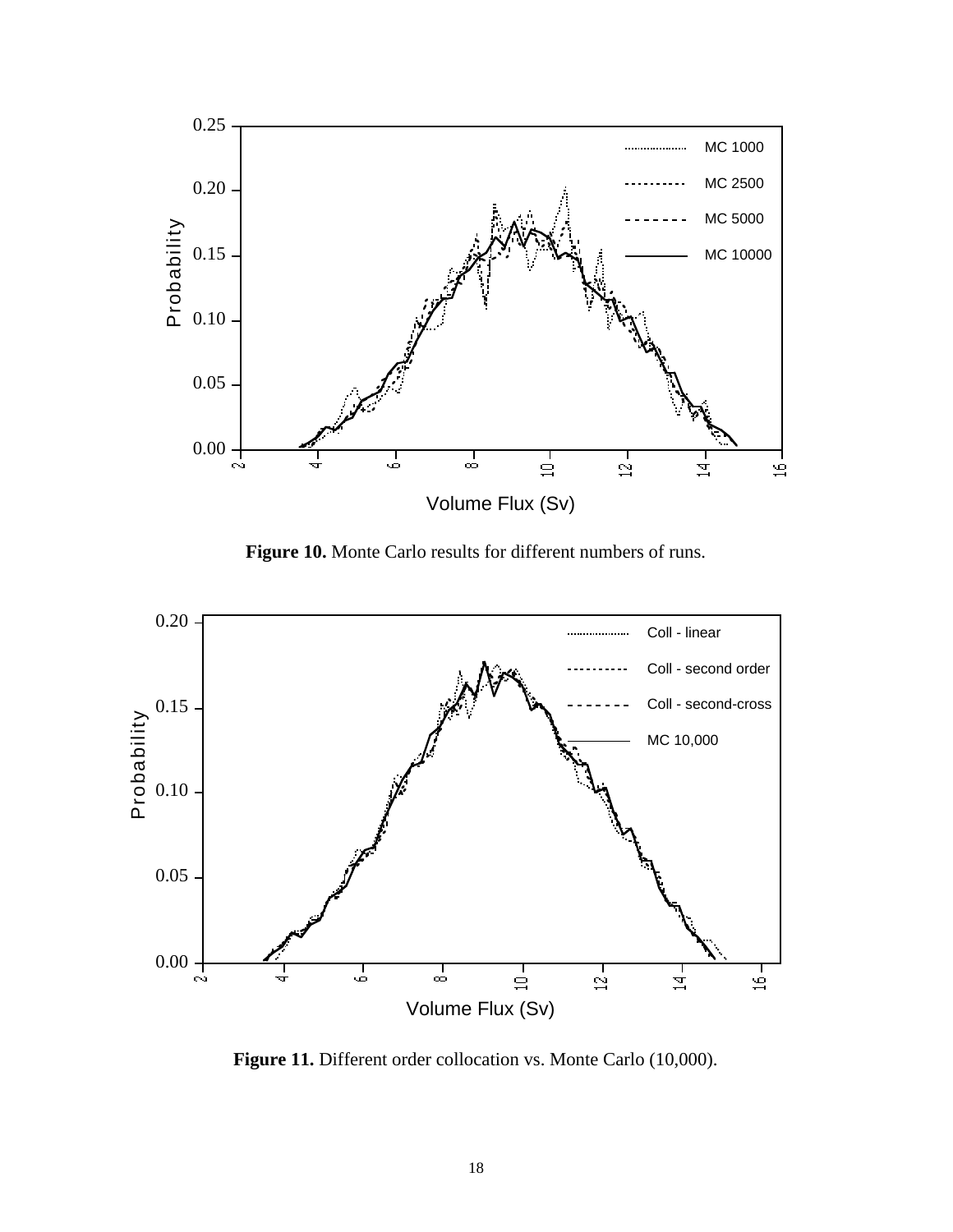Numerically, in terms of the relative sum-square-root error measurement, the error of each level of approximation is:

- linear: 9.23 × 10<sup>-3</sup>
- second-order:  $5.16 \times 10^{-3}$
- second-order with cross-product:  $4.38 \times 10^{-3}$

The collocation method allows the extraction of other information besides the probability density function of the response. The mean, standard deviation, and other moments can be easily calculated. Also, correlations between any two parameters, two responses, or a parameter and a response can be plotted over the uncertainty ranges.

Sensitivity analysis can be performed on the approximation far more efficiently than with the full model. Often with non-linearities in the model, we might want to find the sensitivity at several points, and we need at least three model runs for each point.

Finally, the collocation method can be used to perform variance analysis. Variance analysis is a combination of the effect of sensitivity of the model and the effect of the variance in the parameters on the resulting variance in the response. This is extremely useful in situations in which there are many uncertain parameters and it is unclear which of them has the greatest effect on the responses.

The collocation method provides an efficient way ofranking the importance of uncertain parameters.

For example, in this experiment the resulting variance in *q* due to ∆*k* is 2.58 while the variance in  $q$  due to  $H_s$  is 2.51. This would seem to suggest that the effect is roughly the same. However, we are actually interested in the impact of  $k$  compared to  $H_s$ . We can treat  $k$  as a response variable and measure the variance in *k* as a result of the uncertainties in ∆*k* and *Hs* (see Eq. (28)). The variance in *k* due to  $\Delta k$  was 0.083 while the variance in *k* due to  $H_s$  was 0.342. Since  $H_s$  has a much larger impact on *k*, which in turn affects *q*, and since  $H_s$  also affects *q* directly, it appears that the uncertainty in  $H_s$  has a greater impact than the uncertainty in  $k$ .

### **4. RUNNING A COLLOCATION EXPERIMENT**

Here we will briefly describe the actual steps necessary to perform an uncertainty analysis experiment, such as the one described in Section 3.2. The program that implements the collocation method is called "DEMMUCOM." DEMMUCOM can actually perform either the collocation method or a straight Monte Carlo simulation. It requires one input file that specifies:

- the uncertain parameters with a description of the uncertainties,
- the response variables to be approximated,
- the name of the model on which to perform the uncertainty analysis,
- whether collocation or Monte Carlo should be performed, and
- any of a set of options to produce additional information for the analysis.

Appendix A shows a sample input file to DEMMUCOM. This file is for the case in which the uncertain parameters are ∆*k* and *Hs*, and the response variables are *q* and *k*. The ocean model for the uncertainty analysis is the executable file "oceanfunc," and the collocation method is performed on this model producing second order approximations for the response variables.

In most cases, the model code will need to be slightly modified to enable DEMMUCOM to call the model. In UNIX environments, the default mode of operation is linkable, which means that DEMMUCOM calls the model each time, passing the parameter values for that run and receiving the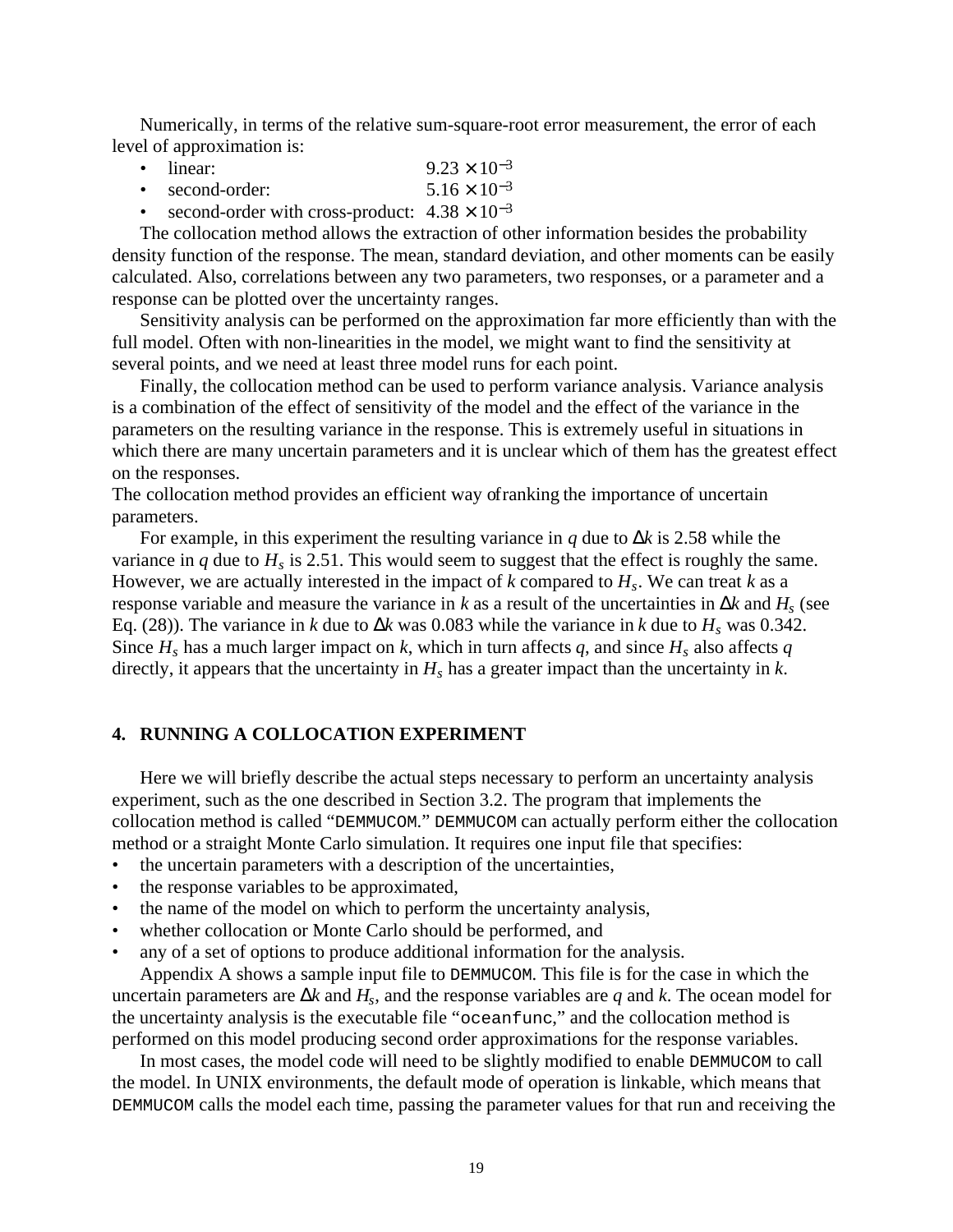corresponding response values. To enable this interaction, the model code should be modified as follows:

1) Nothing should be read in from standard input (keyboard) except the uncertain parameters; all other input should be directly from files.

2) Nothing should be printed to standard output (screen) except the values of the response variables.

3) A file called " $\epsilon$  modelname  $>$ . log" should always be created, and in the case of an error, the error message should be written to this file. DEMMUCOM will always check that this file exists and has size 0 to make sure that each model run was successful.

Appendix B shows a sample of the ocean model code, modified to interact with DEMMUCOM. The modified lines are in **bold**. Note that this is the version that treats  $k = f(H_s)$  as described above.

Once the model code has been modified (oceanfunc), the input file created (betafunc.parse), and all necessary input files to the model placed in the current directory, the following command will perform the analysis: %DEMMUCOM betafunc.parse.

The results will be stored in the following files:

- oceanfunc.err: This file contains the sum-square error and relative-sum-square-error for each response approximated. This file should always be checked first to see whether the approximation is sufficiently accurate.
- oceanfunc.sol: This file contains for each response variable:
	- the polynomial chaos expansion coefficients for the approximation,
	- the mean and standard deviation of the response, and
	- the contribution to variance from each uncertain parameter.
- oceanfunc.emp: This file contains the results of a Monte Carlo simulation of the approximation. The value of each parameter and response are in columns. Making a histogram of the values for a response from this file will give an approximation of the probability density function of that response.

Appendix C shows the corresponding file oceanfunc.err, and Appendix D shows the file oceanfunc.sol. In the case where the errors are too large, and a higher order approximation is necessary, one only needs to modify the input .parse file to be a higher order and/or to specify cross-product terms.

## **5. SUMMARY AND CONCLUSIONS**

As the experiments described in this paper demonstrate, the probabilistic collocation method is a powerful tool for analyzing the impact of uncertainties in large models. The ability to approximate the probability responses of models can result in considerable savings in computation time.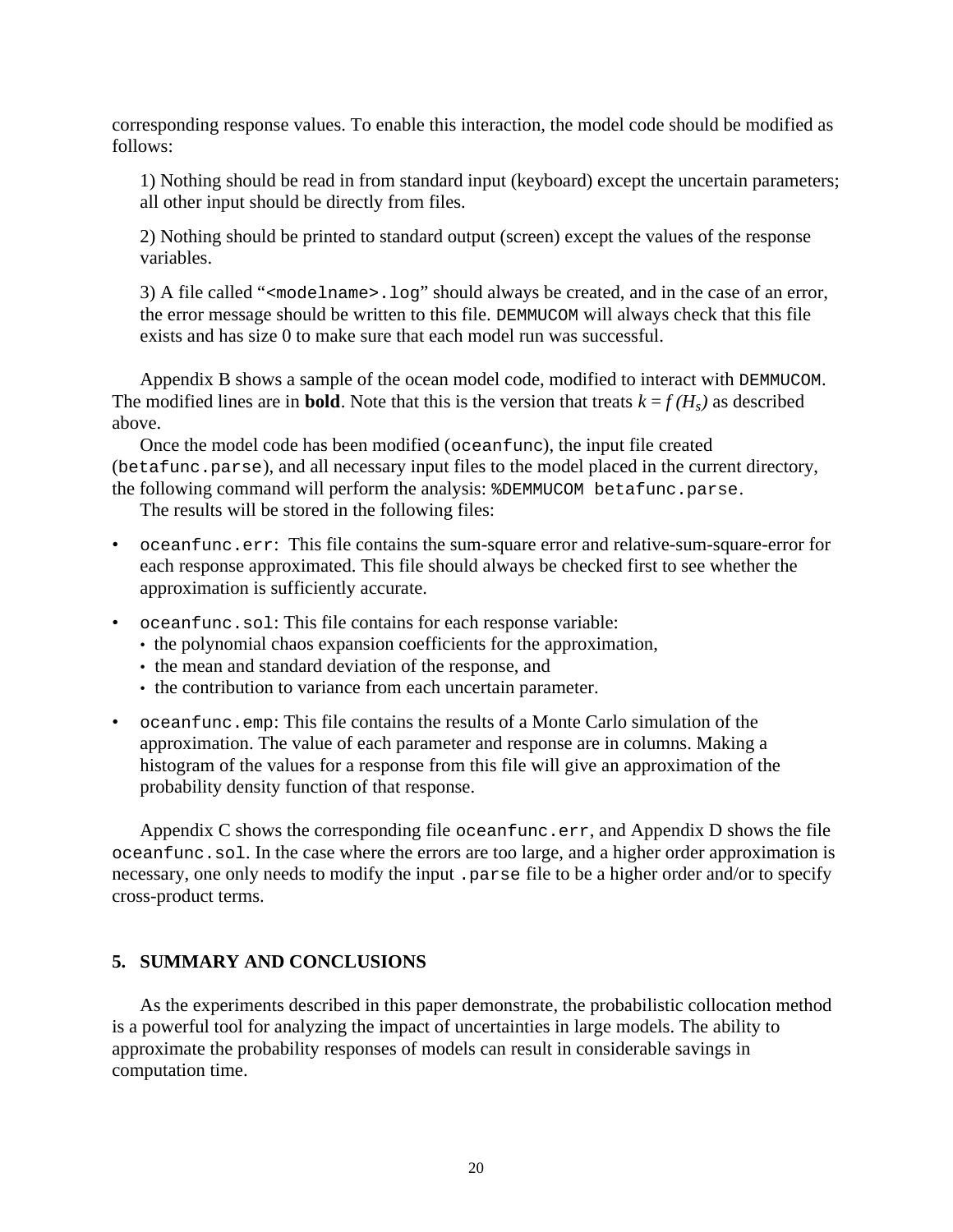However, as seen in this example, the collocation method cannot be applied to just any set of model and parameters. Cases where the response surface is discontinuous need to be reformulated, or perhaps may not be able to be approximated at all. Application of the probabilistic collocation method requires some intuitive knowledge of the model's behavior and/or some initial investigation. In most cases, it can be formulated to work well, and provide valuable information that might otherwise not be feasible to obtain.

Another value of the type of uncertainty analysis made possible with the collocation method is the learning process that the modeler undergoes. With the collocation method, one can start with simple initial estimates or the probability distributions of parameters, and based on the results, revise and refine the probability estimates. Furthermore, the results of the uncertainty analysis often help to give further intuitive insight into the model.

Finally, the variance analysis information can be used to find out which uncertainties are in fact most important. This allows the prioritization of further research into revising the understanding of uncertainties by finding out which ones matter most.

In an area fraught with uncertainty such as global climate change, the probabilistic collocation method is an important tool in the research process for providing these various levels of information about the models in use.

## **6. ACKNOWLEDGMENTS**

We are grateful to the National Science Foundation, U.S. Environmental Protection Agency, and the MIT Joint Program on the Science and Policy of Global Change for their support of this research. We would also like to thank Peter Stone and Moto Nakamura for their invaluable assistance.

#### **7. REFERENCES**

Beckmann, P., 1973: *Orthogonal Polynomials for Engineers and Physicists*, Golem Press. Gautschi, W., 1994: Algorithm 726: ORTHPOL - a package of routines for generating orthogonal polynomials and Gauss-type quadrature rules, *ACM Transactions on Mathematical Software*, 20(1):21-62.

Nakamura, Mototaka, Peter H. Stone and Jochem Marotzke, 1994: Destabilization of the thermohaline circulation by atmospheric eddy transports, *Journal of Climate*, 7:1870-1882.

- Stommel, H., 1961: Thermohaline convection with two stable regimes of flow, *Tellus*, 13:224-230.
- Tatang, Menner A., 1994: *Direct Incorporation of Uncertainty in Chemical and Environmental Engineering Systems*, Doctoral Thesis, Massachusetts Institute of Technology.
- Tatang, Menner A. and Gregory J. McRae, 1994: *Direct Treatment of Uncertainty in Models of Reaction and Transport,* Massachusetts Institute of Technology.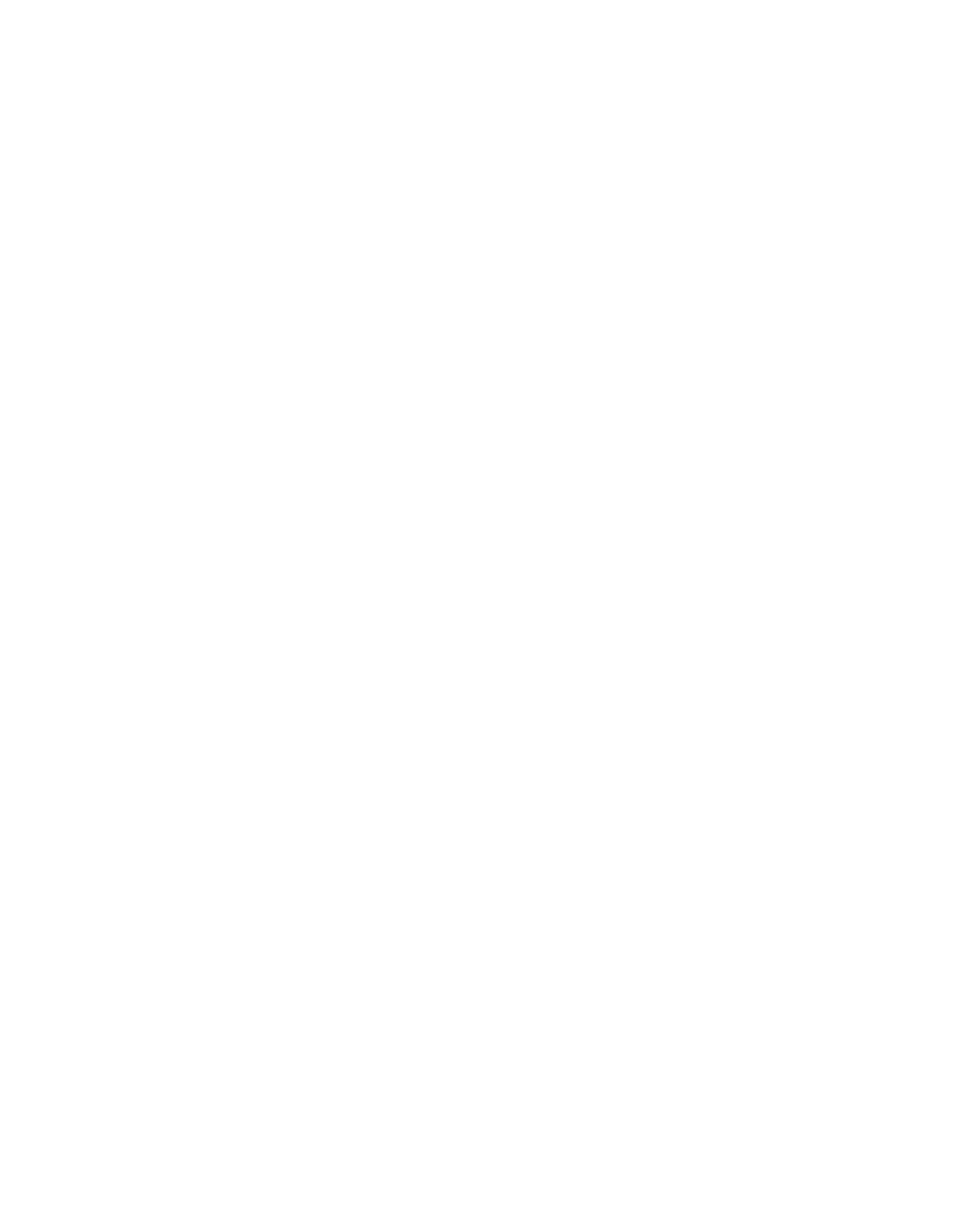## **APPENDIX A**

## **Sample Input File to DEMMUCOM**

```
# This is a sample input file to DEMMUCOM
# This is for the ocean model version where Hs = f(deltak)
# Declare uncertain parameter distributions
Uncertain Inputs
  delta = uniform(0.0, 1.0),
  hs = beta(1.5, 1.5, 0.9946985, 1.9893971);
# Declare uncertain response
Uncertain Outputs
  q,k;
# Perform collocation method to the model
Do Collocation with
  Model: oceanfunc,
   Approximation: second,
   Sampling File : betafunc.sampling,
   Number of Points : 10000,
   Options: estimate error (deltak,hs);
```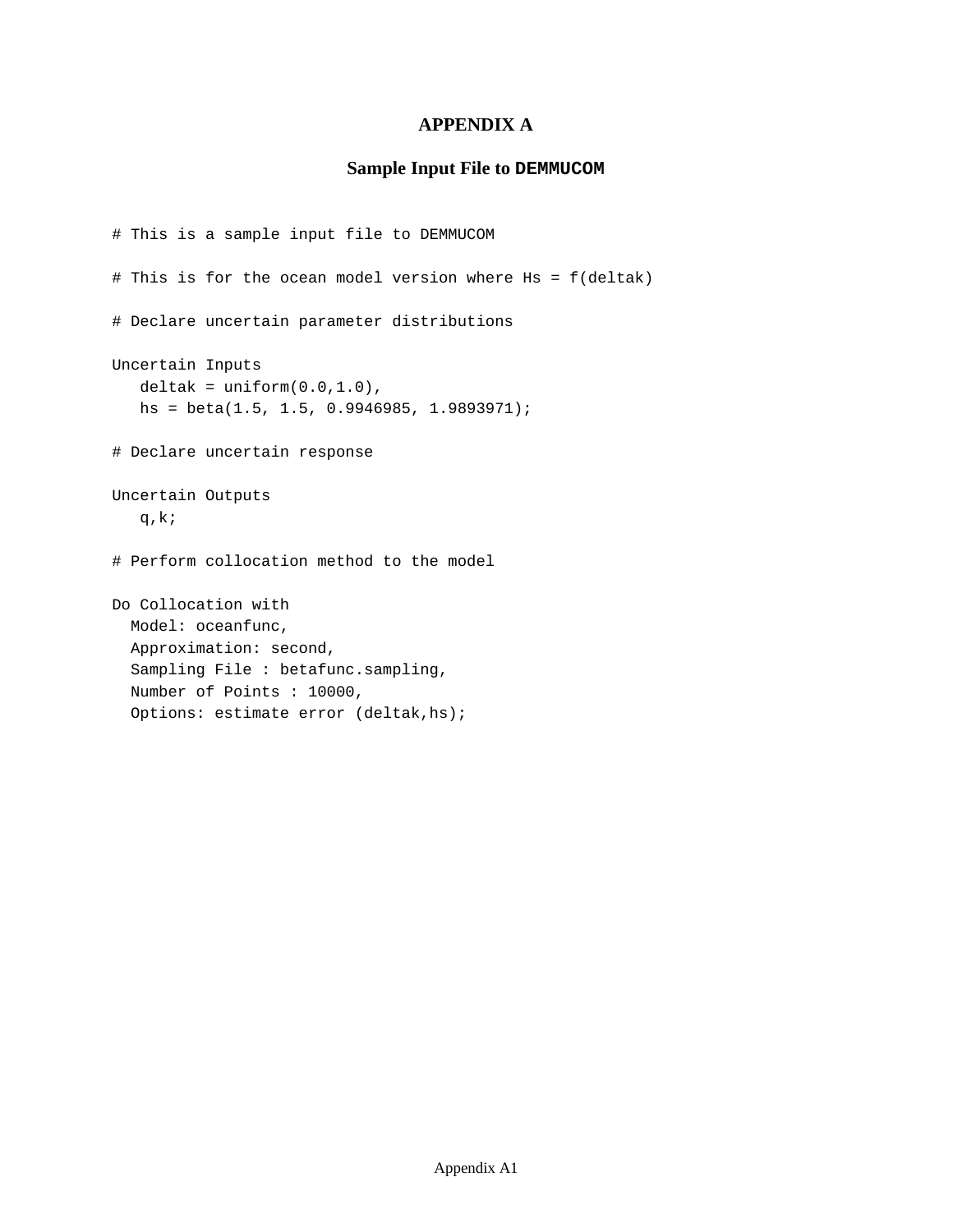#### **APPENDIX B**

#### **Ocean Model Code**

 program threebox  $\mathcal{C}$ c Author: c Mototaka Nakamura (July 1992) c Center for Meteorology and Physical Oceanography c Massachusetts Institute of Technology c Room 54-1717 c Cambridge, MA 02139 c (617)-253-5050  $\Gamma$ c Modified by Mort Webster, February, 1995 c added comments and eliminated unused code  $\epsilon$ c Description: c This program models the changes in temperature and c salinity in the ocean, by using a 3-box model. There is one c high latitude box with depth 4000, and 2 low-latitude boxes, c one near the surface (depth 400m) and one deep ocean (depth c 3600m). The temperature changes are based on volume flux and c a Newtonian cooling law using some finite time to equilibrium: c ( (T - Te) / Tau ). The salinity changes based on volume flux c and freshwater evaporation and precipitation flux, which is c temperature dependent. The program uses a simple Euler timec stepping method to integrate over the time period, until c hopefully equilibrium is reached. c---------------------------------------------------------------------- c Input Variables (with potential uncertainty): c ki - constant parameter k for determining volume flux  $(m^3/s)$ c s1 - Salinity of Box 1 (ppt) (high latitude box) c s2 - Salinity of Box 2 (ppt) (Low latitude, near surface box) c s3 - Salinity of Box 3 (ppt) (Low Latitude, deep box) c t1 - Temperature of Box 1 (degrees C) (high latitude box) c t2 - Temperature of Box 2 (degrees C) (Low latitude, near surface box) c t3 - Temperature of Box 3 (degrees C) (Low Latitude, deep box) c dt - timestep for integration (days) c timend - duration of period of integration (read in as years, converted to days) c sflux - salinity flux due to Evap/Precip (ppt/day) c te1 - restoring temperature for box 1 (degrees C) c te2 - restoring temperature for box 2 (degrees C) c lam1 -  $1/t$ ime to restore temperature for box 1 ( $1/day$ ) c lam2 - 1/time to restore temperature for box 2 (1/day) double precision ki double precision s1, s2, s3, t1, t2, t3 double precision dt, timend double precision sflux,te1,te2,lam1,lam2 double precision uki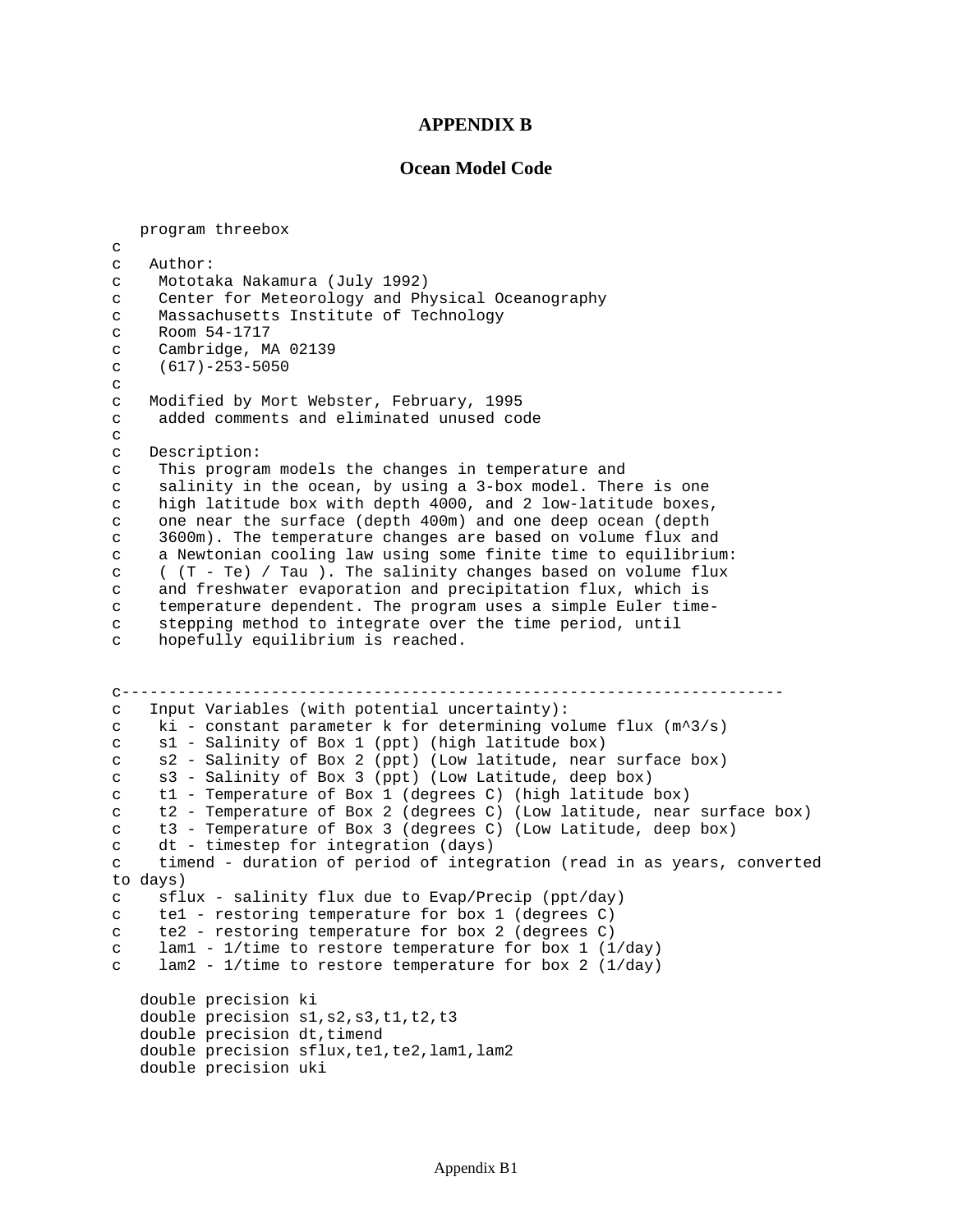```
c Constants:
c vol1 - Volume of box 1 (m^3) (high latitude box)
c vol2 - Volume of box 2 (m^3) (Low latitude, near surface box)
c vol3 - Volume of box 3 (m^3) (Low Latitude, deep box)
c alpha - thermal expansion coefficient (1/K)
c beta - haline expansion coefficient (1/ppt)
c svqfluxk - unit conversion from m^3/s to Sv
c heatcapdensity - heat capacity of water (J/kg/C) X water density (kg/m^2)c secondsinday - number of seconds in a day
c daysinyear - number of days in year
c inputfile - file number for input file
c outputfile - file number for output file
c temptimefile - file number for temperature time series file
c saltimefile - file number for salinity time series file
c qfluxtimefile - file number for volume flux time series file
c kslope - slope of linear function k=f(sflux)
c kintercept - intercept of linear function k=f(sflux)
   double precision vol1, vol2, vol3
    double precision alpha,beta
   double precision svqfluxk
   double precision heatcapdensity
   double precision secondsinday
   double precision daysinyear
    integer inputfile, outputfile
    integer temptimefile, saltimefile, qfluxtimefile
   double precision kslope, kintercept
c Intermediate/Working Variables:
c st1 - Change in salinity of Box 1 from one timestep
c st2 - Change in salinity of Box 2 from one timestep
c st3 - Change in salinity of Box 3 from one timestep
c tt1 - Change in temperature of Box 1 from one timestep
c tt2 - Change in temperature of Box 2 from one timestep
c tt3 - Change in temperature of Box 3 from one timestep
c qflux - Volume flux between boxes (m^3/s)
c aqflux - Absolute value of qflux (m^3/s)
c curtime - timestep counter variable (days)
c deltat - difference in temp between boxes 1 and 2/3
c dumpcount - counter variable (only used for time series)
c timeseries - whether user wants time series data written
c infilelen - length of input file
c infilename - name of input file
c outfilename - name of output file
c tfilename - name of temperature time series file
c sfilename - name of salinity time series file
c qfilename - name of volume flux time series file
   double precision st1,st2,st3,tt1,tt2,tt3
    double precision qflux,aqflux,curtime
   double precision deltat
    integer dumpcnt
    character*1 timeseries
    integer infilelen
    character*20 infilename, outfilename
    character*20 tfilename, sfilename, qfilename
   double precision dummy1, dummy2
```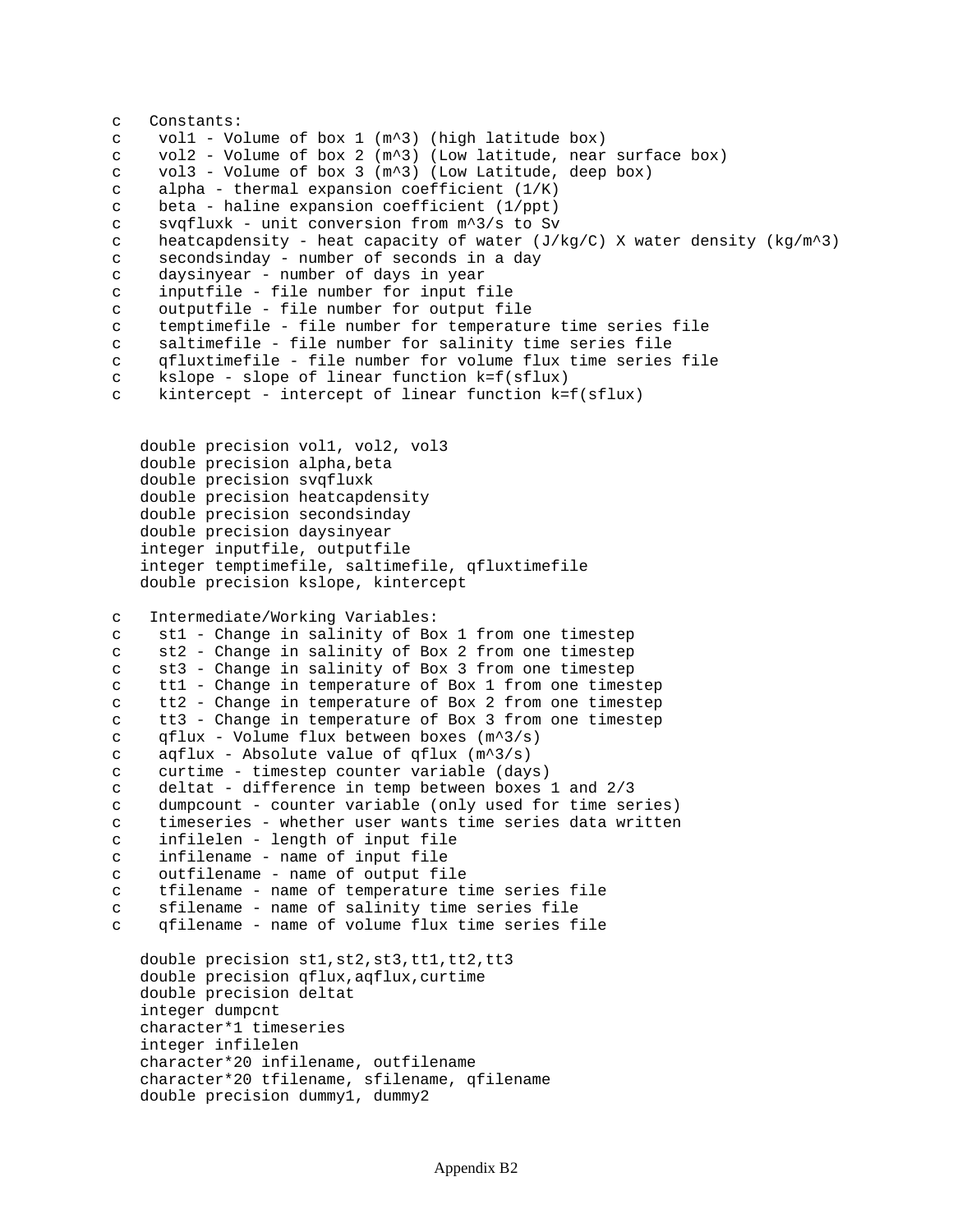```
 integer time
    integer stime, tarray(9)
    character*24 timestr, ctime
    external time
    external ltime
   external ctime
c Output Variables:
c s1 - Salinity of Box 1 (ppt) (high latitude box)
c s2 - Salinity of Box 2 (ppt) (Low latitude, near surface box)
c s3 - Salinity of Box 3 (ppt) (Low Latitude, deep box)
c t1 - Temperature of Box 1 (degrees C) (high latitude box)
c t2 - Temperature of Box 2 (degrees C) (Low latitude, near surface box)
c t3 - Temperature of Box 3 (degrees C) (Low Latitude, deep box)
c <declared above>
c svqflux - volume flux at equilibrium (Sv = 1e6 m^3/s)
c hflux - northward heat flux (Watts)
c eqtime - total time of integration
    double precision svqflux,hflux, eqtime
c-----------------------------------------------------------------------
c Set values of constants
  Set Volume of boxes
    parameter ( vol1=6.668d+16,vol2=6.668d+15,
  \& \text{vol3=6.0012d+16}c Set restoring coefficients of temperature and salinity
   parameter ( alpha=1.5d-4,beta=0.8d-3)
c Set svqflux conversion constant
   parameter ( svqfluxk=1e6)
c Set heat capacity X density constant
   parameter ( heatcapdensity=4.185E+6)
  Set number of seconds in a day
   parameter ( secondsinday=8.64E+4)
c Set number of days in year
   parameter ( daysinyear=360.)
c Set file numbers
   parameter ( inputfile=9)
   parameter ( outputfile=10)
   parameter ( temptimefile=11)
   parameter ( saltimefile=12)
   parameter ( qfluxtimefile=13)
   parameter ( logfile=14)
c Set linear function approximations for k=f(sflux)
   parameter ( kslope=1.176)
   parameter ( kintercept=-0.09)
```
c---------------------------------------------------------------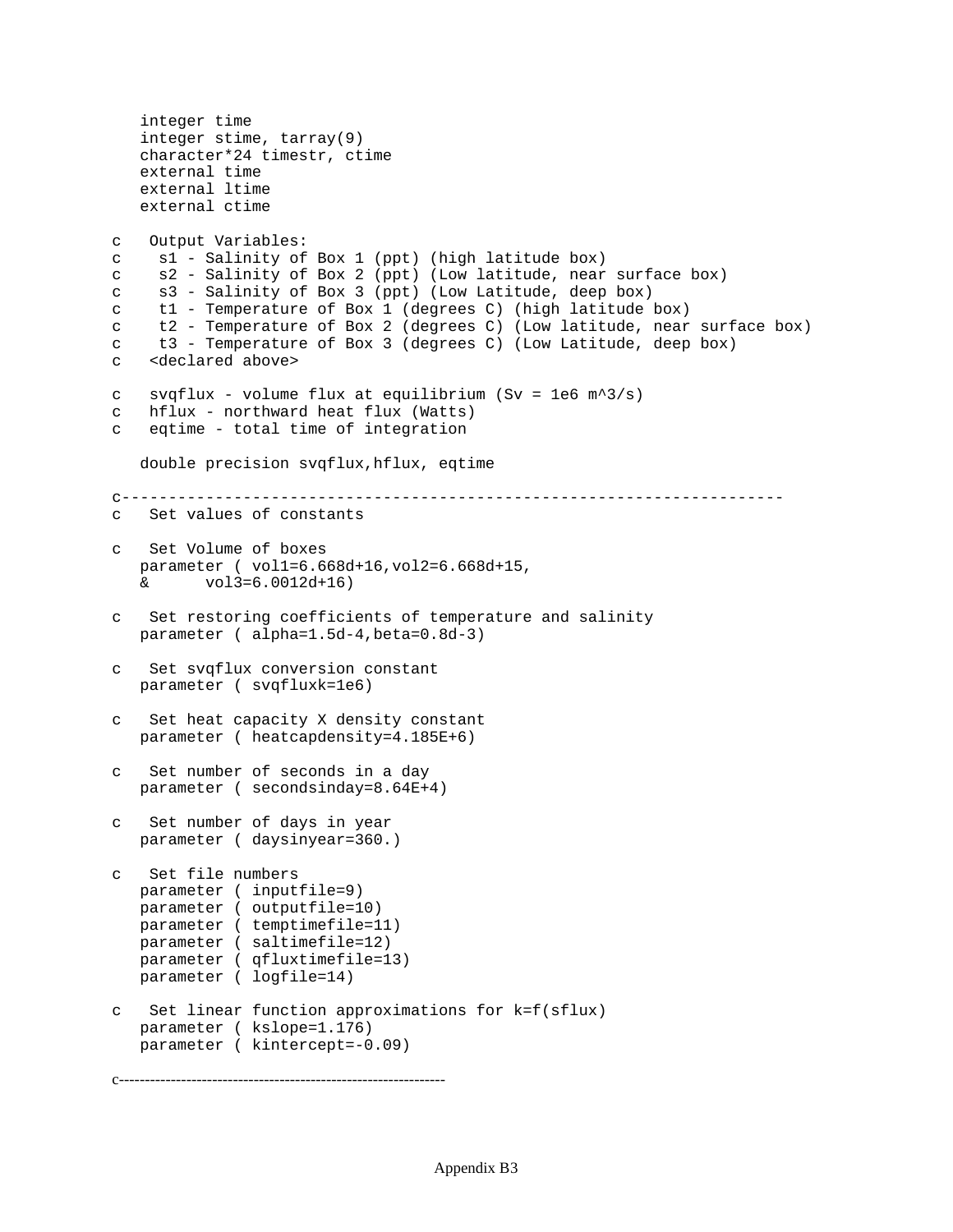```
c Open files and initialize variables
c Get input filename
c write(*,*) 'Enter name of input file'
c read(*, 105) infilelen, infilename
     infilename = 'indata'
     infilelen = 6
  Create output filenames as extensions of input filename
    outfilename = infilename(1:infilelen)//'.out'
    tfilename = infilename(1:infilelen)//'.t.out'
    sfilename = infilename(1:infilelen)//'.s.out'
    qfilename = infilename(1:infilelen)//'.q.out'
  Get date and time
   stime = time() call ltime(stime, tarray)
   timestr = ctime(stime)
c write(*,*) 'current date and time is ', timestr
  c Open log file for collocation program
   open(logfile,file='oceanfunc.log',status='unknown',
    & form='formatted')
  Open input and output files
    open(inputfile,file=infilename,status='unknown',form='formatted')
    open(outputfile,file=outfilename,status='unknown',
    & form='formatted')
c Find out if time series data is desired
c write(*,*) 'Do you want time series data files?'
c read(*,104) timeseries
   timeseries = 'n'
c Open output files for time series data
    if (timeseries(1:1) .eq. 'Y' .OR. timeseries(1:1) .eq. 'y') then
     open(temptimefile,file=tfilename,status='unknown',
    & form='formatted')
     open(saltimefile,file=sfilename,status='unknown',
    & form='formatted')
     open(qfluxtimefile,file=qfilename,status='unknown',
    & form='formatted')
    endif
c Read in input variables
  read(inputfile,*) dummy1, timend
    read(inputfile,*) s1,s2,s3,t1,t2,t3
    read(inputfile,*) dummy2,te1,te2,lam1,lam2,dt
    close(inputfile)
c Read in uncertain parameters from standard input
   read(*,*) uki,sflux
c ki = f(sflux) + uncertainty factor (uki)
```

```
 ki = kslope*sflux + kintercept + uki
```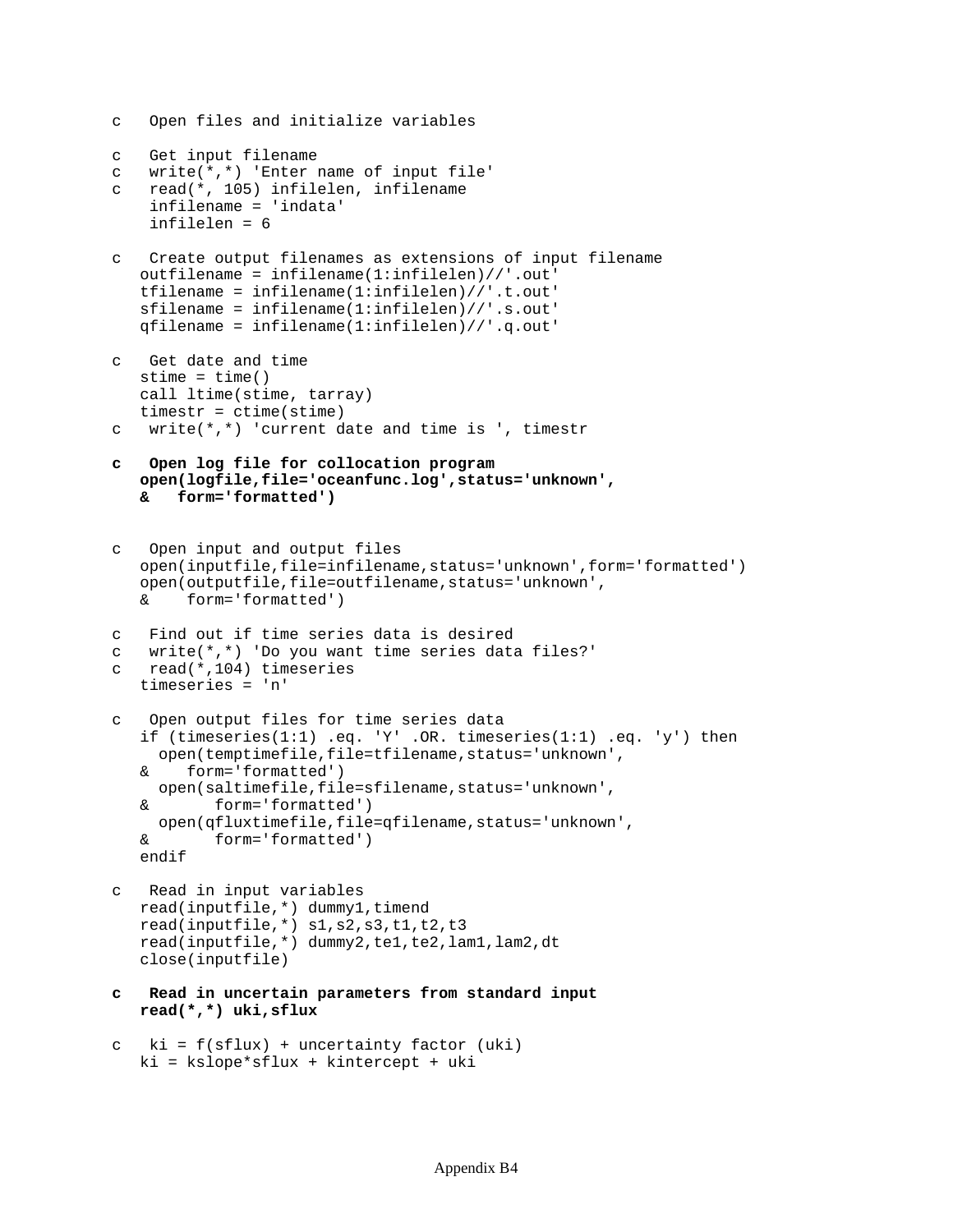```
c Convert inputs to appropriate scale
    timend = timend*daysinyear
   ki = ki*1.d14 sflux = 1.e-5*sflux
   lam1 = 1.d-4*lam1lam2 = 1.d-3*lam2Write out initial values to output file
   write(outputfile,*) 'Version 1 output'
   write(outputfile,*) 'k =',ki
   write(outputfile,*) 'salt flux is (o/oo/day)',sflux
   write(outputfile,*) 'Te1 =',te1
   write(outputfile,*) 'Te2 =',te2
   write(outputfile,*) 'lambda1 =',lam1
   write(outputfile,*) 'lambda2 =',lam2
   write(outputfile,*) 'at time = 0,'
   write(outputfile,*) 'S1 =',s1
   write(outputfile,*) 'S2 =',s2
   write(outputfile,*) 'S3 =',s3
   write(outputfile,*) 'T1 =',t1
   write(outputfile,*) 'T2 =',t2
   write(outputfile,*) 'T3 =',t3
c Format statements for reads
 101 format(6(f12.7))
  102 format(3(f12.7))
 103 format(f12.7)
  104 format(a1)
  105 format(q, a20)
  106 format(2(f12.7))
  c Initialize working variables
  dumpcnt = 0aqflux = 0.d0 curtime = 0.d0
c-----------------------------------------------------------------------
c Start of integration loop
c Calculate volume flux from temperature and salinity differences
10 qflux = ki*(alpha*(t2-t1) - beta*(s2-s1))c Calculate absolute value of flux
   aqflux = dabs(qflux)c Increment timestep
    curtime = curtime + dt
c Increment counter for time series data
   dumpcnt = dumpcnt + 1
c Calculate change in temp and sal for this timestep based on fluxes
    if (qflux .gt. 0.d0) then
    st1 = -sflux + aqflux*(s2-s1)/vol1st2 = 10.d0*sflux + aqflux*(s3-s2)/vol2st3 = aqflux*(sl-s3)/vol3tt1 = lam1*(tel-t1) + aqflux*(t2-t1)/vol1tt2 = lam2*(te2-t2) + aqflux*(t3-t2)/vol2
```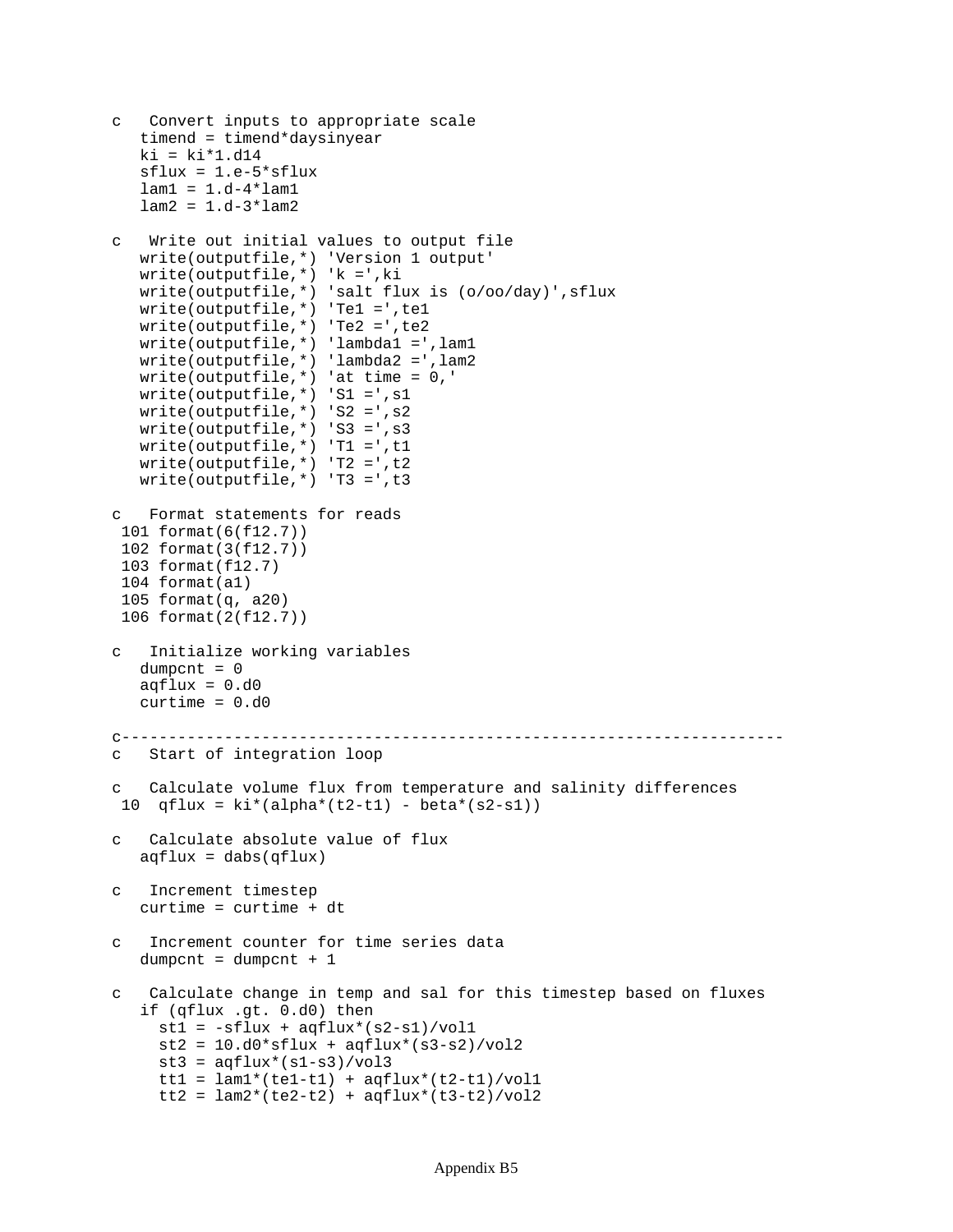```
tt3 = aqflux*(tl-t3)/vol3 else
     st1 = -sflux + aqflux*(s3-s1)/vol1st2 = 10.d0*stlux + aqflux*(sl-s2)/vol2st3 = aqflux*(s2-s3)/vol3tt1 = lam1*(tel-t1) + aqflux*(t3-t1)/vol1tt2 = lam2*(te2-t2) + aqflux*(t1-t2)/vol2tt3 = \text{aqflux}*(t2-t3)/\text{vol}3 endif
c Perform Euler Integration for this timestep
   sl = sl + st1*dts2 = s2 + st2 * dts3 = s3 + st3*dtt1 = t1 + t1 * dtt2 = t2 + tt2*dtt3 = t3 + t53 * dtc write out time series data
    if (timeseries(1:1) .eq. 'Y' .OR. timeseries(1:1) .eq. 'y') then
      if (dumpcnt .eq. 12) then
      write(temptimefile,102) t1,t2,t3
       write(saltimefile,102) s1,s2,s3
       svqflux = qflux/svqfluxk
       write(qfluxtimefile,103) svqflux
       dumpcnt = 0
      endif
    endif
c Check if finished with timestep loop
    if (curtime .gt. timend) then
     go to 20
    else
     go to 10
    endif
c-------------------------------------------------------------
c Finished with timestep loop => write out final values
  20 write(outputfile,*) 'at the end of run,'
    write(outputfile,*) 'S1 =',s1
    write(outputfile,*) 'S2 =',s2
    write(outputfile,*) 'S3 =',s3
    write(outputfile,*) 'T1 =',t1
   write(outputfile,*) 'T2 =',t2
   write(outputfile,*) 'T3 =',t3
c Calculate volume flux in Sv (1 \text{ Sv} = 1\text{e6 m}^3/\text{s}) svqflux = qflux/(secondsinday*svqfluxk)
    write(outputfile,*) 'volume flux is (Sv)',svqflux
c Calculate heat flux in Watts
    if (qflux .gt. 0.d0) then
   delta = t2 - t1 else
   deltat = t1 - t3 endif
    hflux = svqflux*heatcapdensity*svqfluxk*deltat
```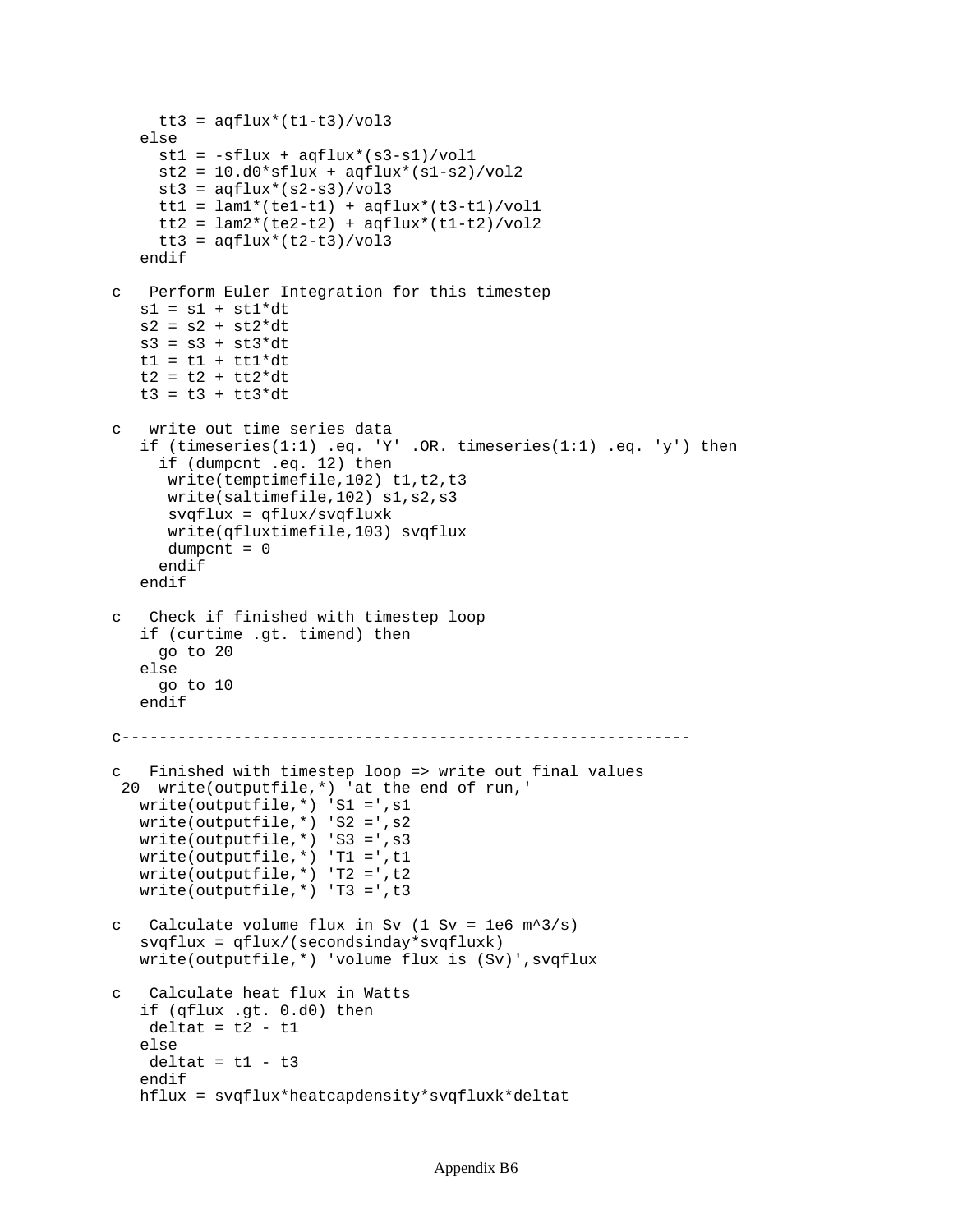```
 write(outputfile,*) 'northward heat flux is (W)',hflux
c Write out duration of period in years
    eqtime = curtime/daysinyear
   write(outputfile,*) 'time is (years)',eqtime
c Clean up and end
   close(outputfile)
    if (timeseries(1:1) .eq. 'Y' .OR. timeseries(1:1) .eq. 'y') then
     close(temptimefile)
     close(saltimefile)
     close(qfluxtimefile)
    endif
c Write outputs for uncertainty analysis
   ki = ki/1.d14
   write(*,*)svqflux, ki
c Close log file for collocation program
   close(logfile)
```

```
 stop
 end
```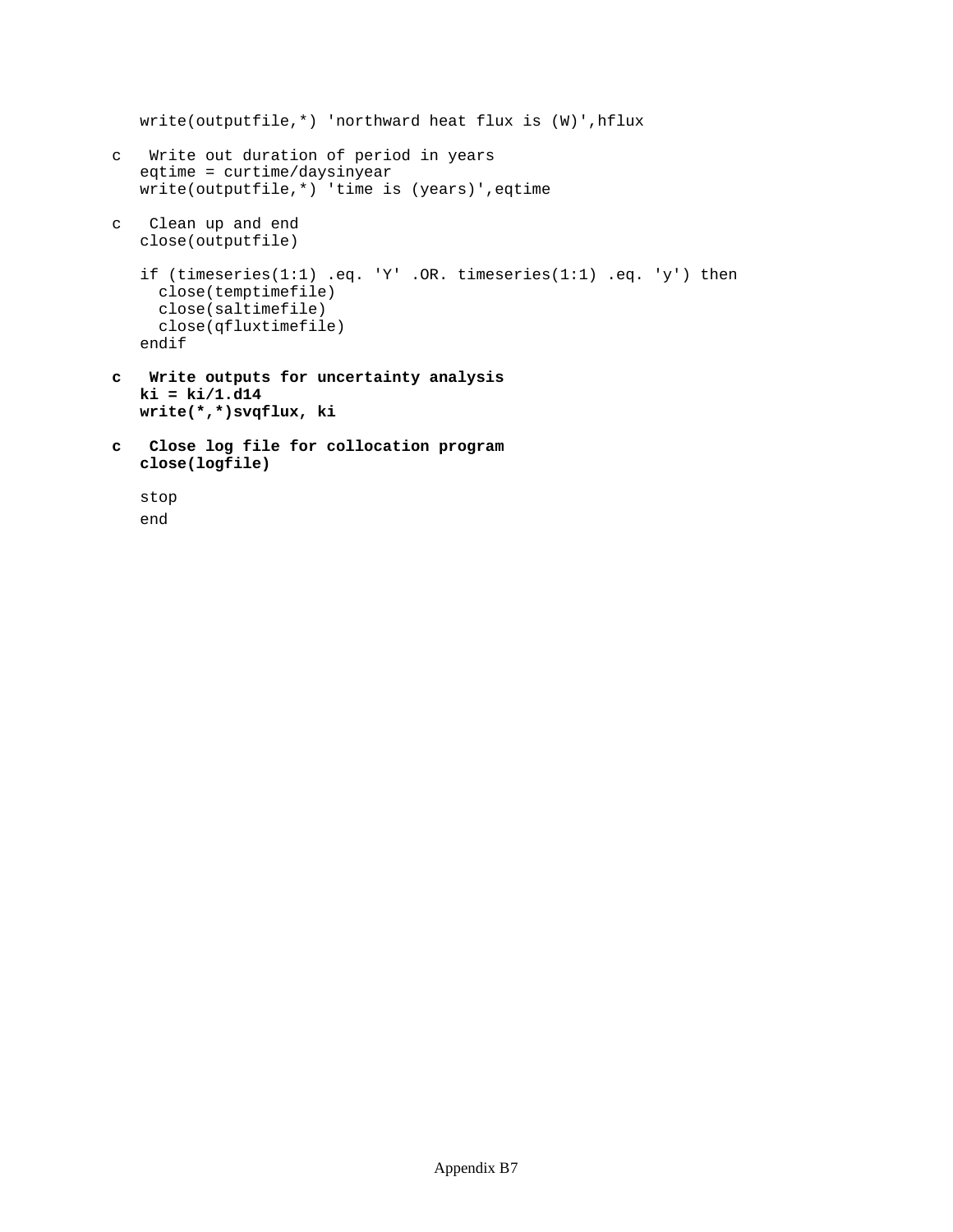## **APPENDIX C**

# **Sample Error File (oceanfunc.err)**

```
Response variable = q
   Sum-of-square error = 2.889887e-02
   Relative sum-of-square error = 3.681477e-03
   Error analysis:
      Sum-of-square error from deltak = 3.082864e-02
      Sum-of-square error from hs = 1.449880e-02
   Specific request of error analysis:
      Sum-of-square error from deltak hs = 2.092624e-02
Response variable = k
   Sum-of-square error = 3.554884e-07
   Relative sum-of-square error = 1.642245e-07
   Error analysis:
      Sum-of-square error from deltak = 4.111896e-07
      Sum-of-square error from hs = 2.752417e-07
   Specific request of error analysis:
      Sum-of-square error from deltak hs = 2.756871e-07
```